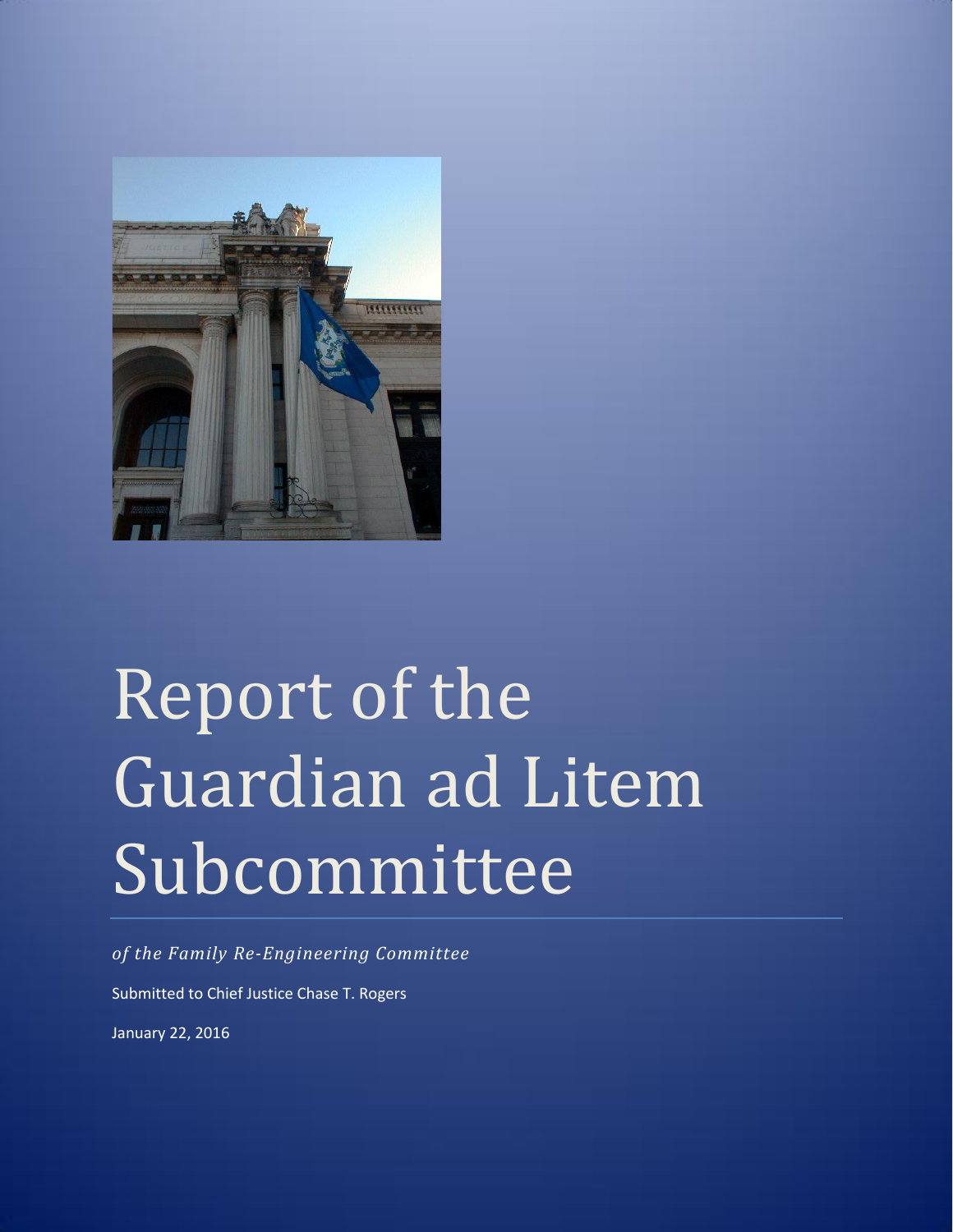# **Table of Contents**

| A. Establishment of a Standing Committee on Guardians ad Litem and |
|--------------------------------------------------------------------|
|                                                                    |
|                                                                    |
|                                                                    |
|                                                                    |
|                                                                    |
|                                                                    |
|                                                                    |
|                                                                    |
|                                                                    |
|                                                                    |
|                                                                    |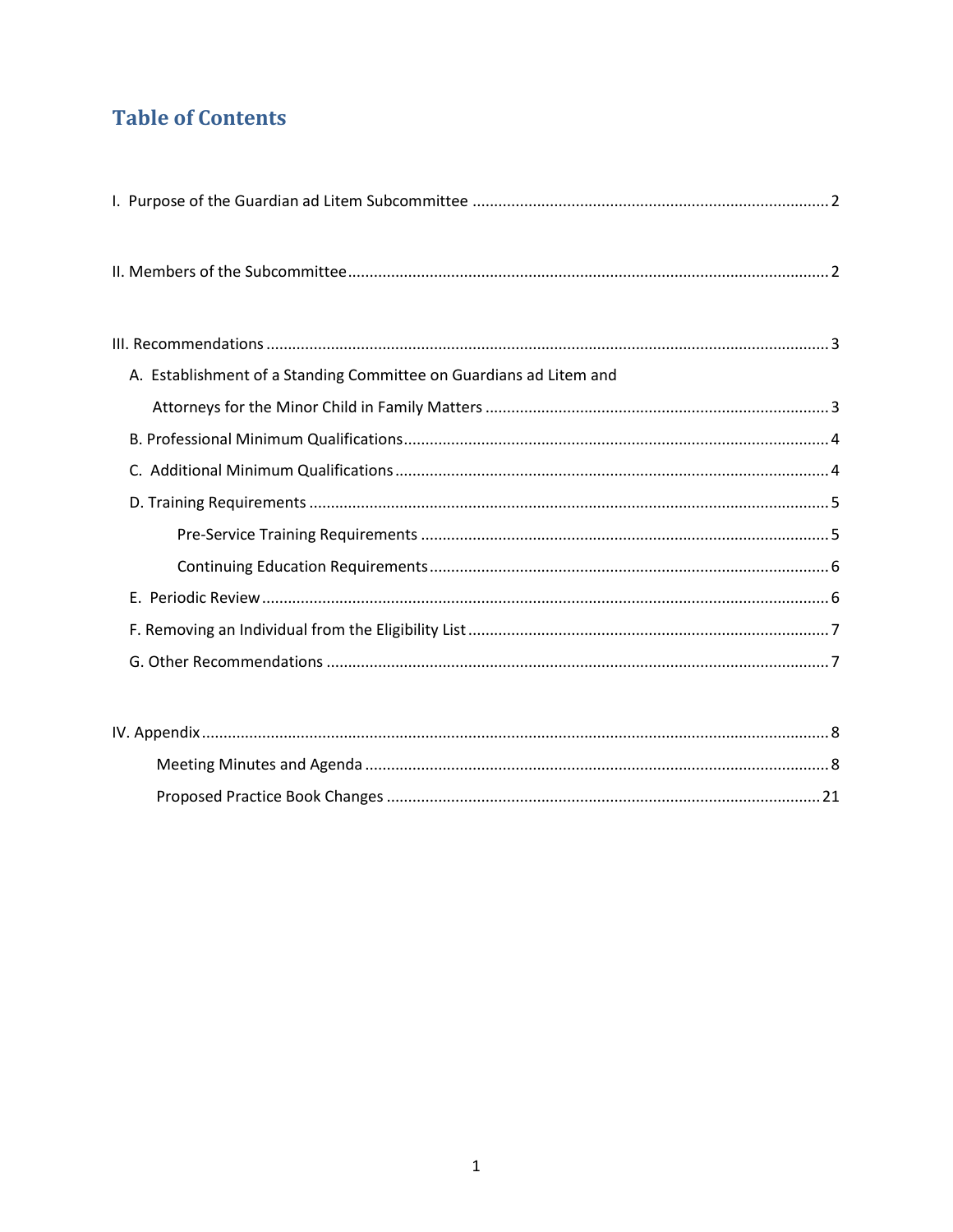## <span id="page-2-0"></span>**I. Purpose of the Guardian ad Litem Subcommittee**

The Guardian ad Litem Subcommittee was established to study and recommend the minimum qualifications necessary to be eligible for appointment as a guardian ad litem and attorney for the minor child in family matters, as well as a process by which guardians ad litem and attorneys for the minor child may be removed from the list of those deemed eligible for appointment in family matters.

The subcommittee met on July 14, 2015; August 17, 2015; September 29, 2015; and January 14, 2016. The subcommittee posted its draft report on the Judicial Branch's website and sought input from members of the public. The purpose of the January 14, 2016 meeting was to review the recommendations/comments that were received from the public. It should be noted that many of the recommendations/comments that were within the purview of the subcommittee were incorporated into this new report, and the subcommittee would like to thank those who responded.

## <span id="page-2-1"></span>**II. Members of the Subcommittee**

Chief Justice Chase T. Rogers appointed the following individuals to serve on the subcommittee:

- Judge Elizabeth A. Bozzuto, Chief Administrative Judge of the Family Division, Chairperson
- Michael P. Bowler, Statewide Bar Counsel, Superior Court Operations Division
- Melissa A. Farley, Executive Director, External Affairs Division
- Deborah J. Fuller, Director, Family and Juvenile Services, Court Support Services Division
- Damon Goldstein, Caseflow Management Specialist, Family and Support Matters, Superior Court Operations Division
- Elizabeth K. Graham, Director, Human Resource Management Unit, Administrative Services Division
- Johanna Greenfield, Deputy Director, Family and Support Matters, Superior Court Operations Division
- Debra Kulak, Deputy Director, Family Services, Court Support Services Division
- Martin R. Libbin, Director, Legal Services, Superior Court Operations Division
- Stephen N. Ment, Director of Superior Court Operations, Legislation
- Christine P. Rapillo, Director of Delinquency Defense and Child Protection, Office of the Chief Public Defender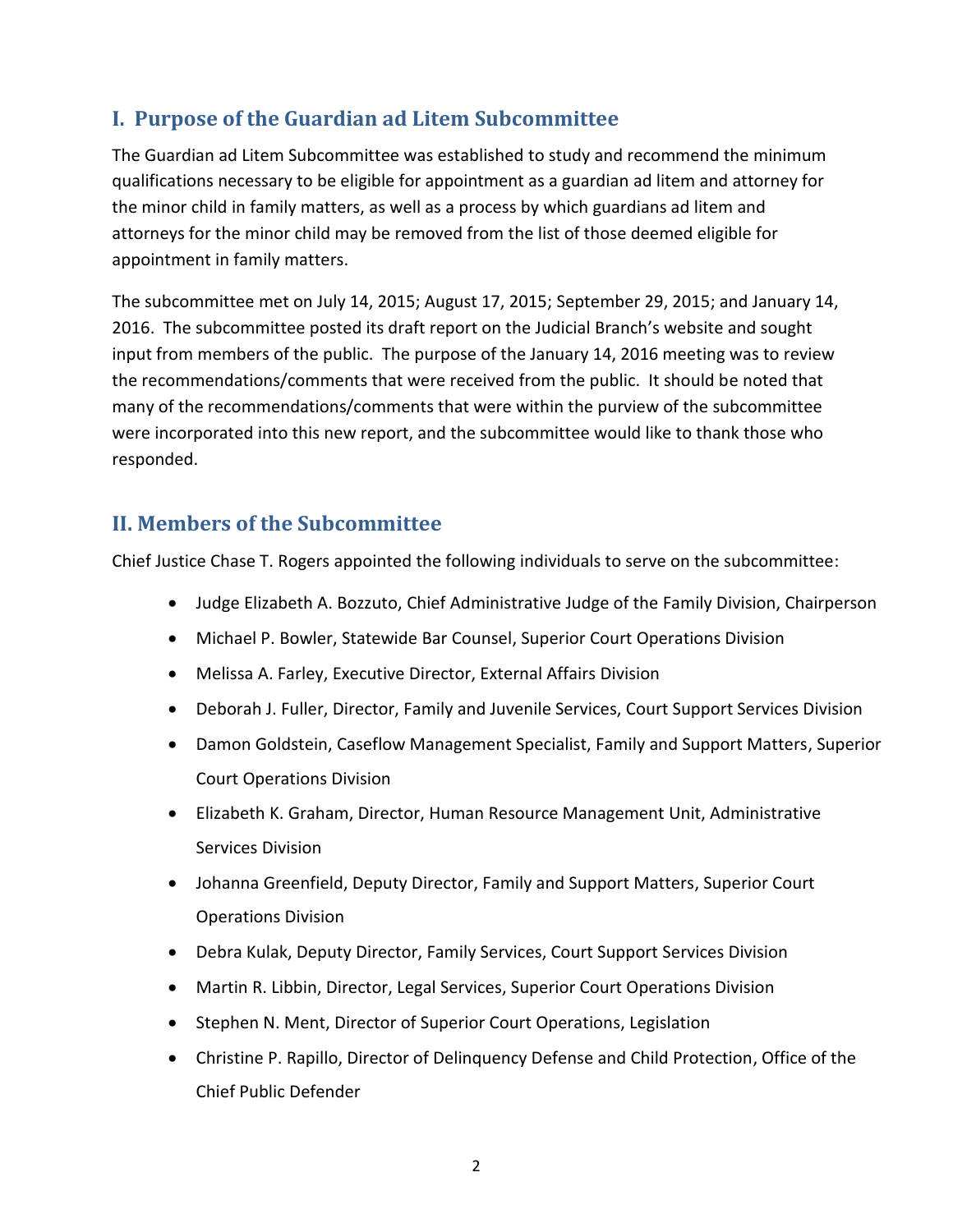Joyce P. Santoro, Director of Budget, Planning and Internal Audit Unit, Administrative Services Division

## <span id="page-3-0"></span>**III. Recommendations**

## <span id="page-3-1"></span>**A. Establishment of a Standing Committee on Guardians ad Litem and**

## <span id="page-3-2"></span> **Attorneys for the Minor Child in Family Matters**

The subcommittee recommends that a standing committee on guardians ad litem and attorneys for the minor child in family matters be established to, among other things:

- approve the training curriculum;
- establish additional qualifications beyond the minimum qualifications pursuant to the Connecticut Practice Book;
- establish and administer a process by which an individual may be added or removed from the list of those deemed eligible for appointment as a guardian ad litem or attorney for the minor child; and
- approve the list of those eligible to serve as a guardian ad litem or an attorney for the minor child.

The membership shall consist of nine individuals appointed by the Chief Court Administrator and shall include:

- two judges of the Superior Court with experience presiding over family matters, one of whom shall be the chairperson;
- the Chief Public Defender or his or her designee;
- the Commissioner of the Department of Public Health or his or her designee;
- a licensed mental health professional with experience in child and family matters;
- a representative of a non-profit legal services organization with experience in family matters;
- an attorney who practices family law and is not on the list of those eligible to accept appointments as a guardian ad litem or an attorney for the minor child;
- and two members of the public.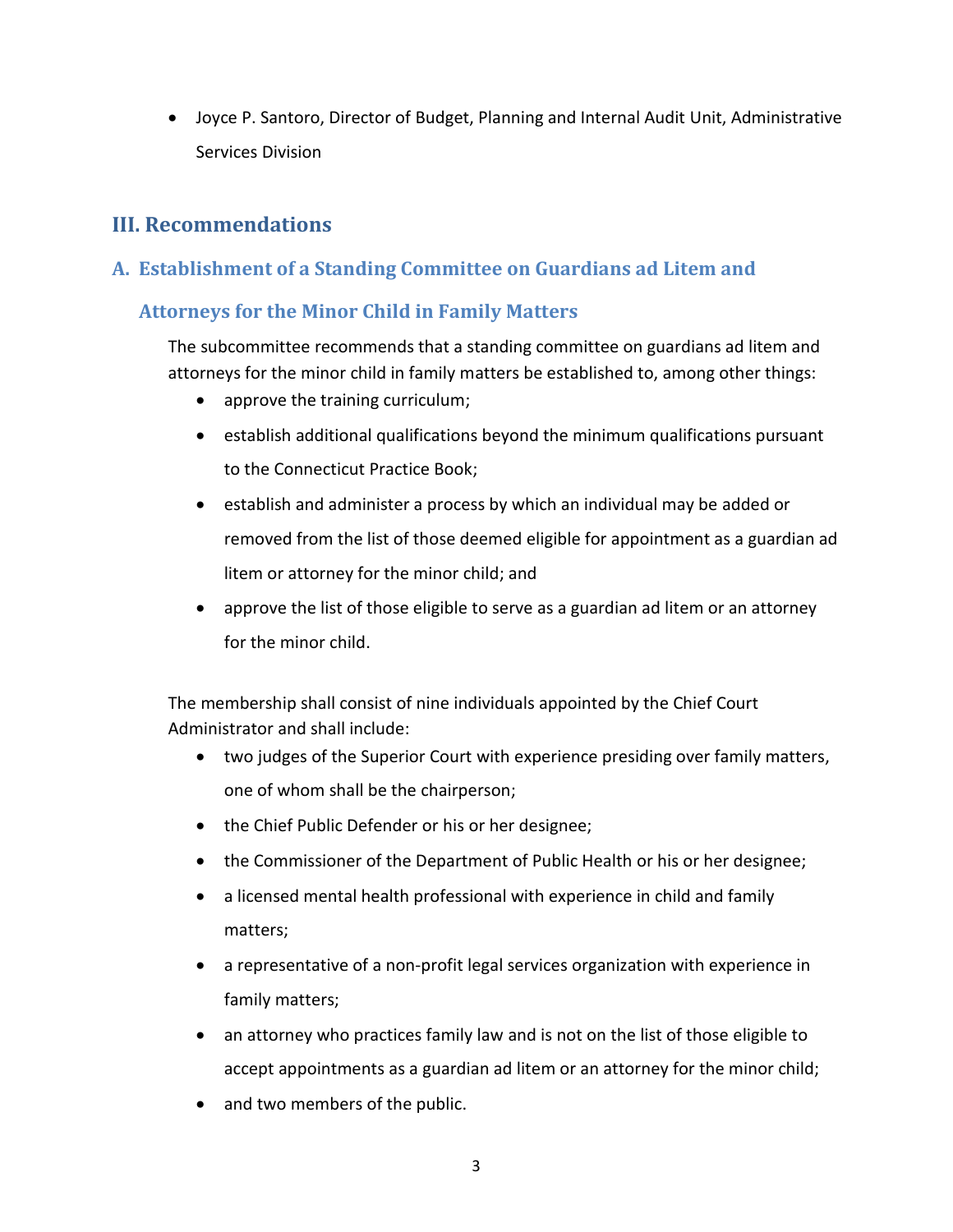The terms shall be established by the Chief Court Administrator.

## <span id="page-4-0"></span>**B. Professional Minimum Qualifications**

The subcommittee recommends that individuals who are eligible to serve as a guardian ad litem must be licensed by the Connecticut Judicial Branch as an attorney in good standing or licensed by the Connecticut Department of Public Health as a mental health professional in good standing. This will ensure that they abide by the standards required of their profession.

Specifically, it is recommended that no person be eligible for appointment as a guardian ad litem unless he or she is a:

- Licensed attorney in Connecticut, who is in good standing;
- Licensed clinical social worker in Connecticut, who is in good standing;
- Licensed marriage and family therapist in Connecticut, who is in good standing;
- Licensed professional counselor in Connecticut, who is in good standing;
- Licensed psychiatrist in Connecticut, who is in good standing; or a
- Licensed psychologist in Connecticut, who is in good standing.

## <span id="page-4-1"></span>**C. Additional Minimum Qualifications**

The subcommittee also recommends that individuals seeking to be added to the list of professionals who are eligible to be appointed as a guardian ad litem or attorney for the minor child be required to:

- Complete an online application listing his or her relevant experience;
- Provide proof that he or she does not have a criminal record;
- Provide proof that he or she does not appear on the Department of Children and Families' central registry of child abuse and neglect;
- Provide proof that he or she is in good standing with his or her licensing authority;
- Complete pre-service training as required by the proposed newly established *Standing Committee on Guardians ad Litem and Attorneys for the Minor Child in Family Matters;*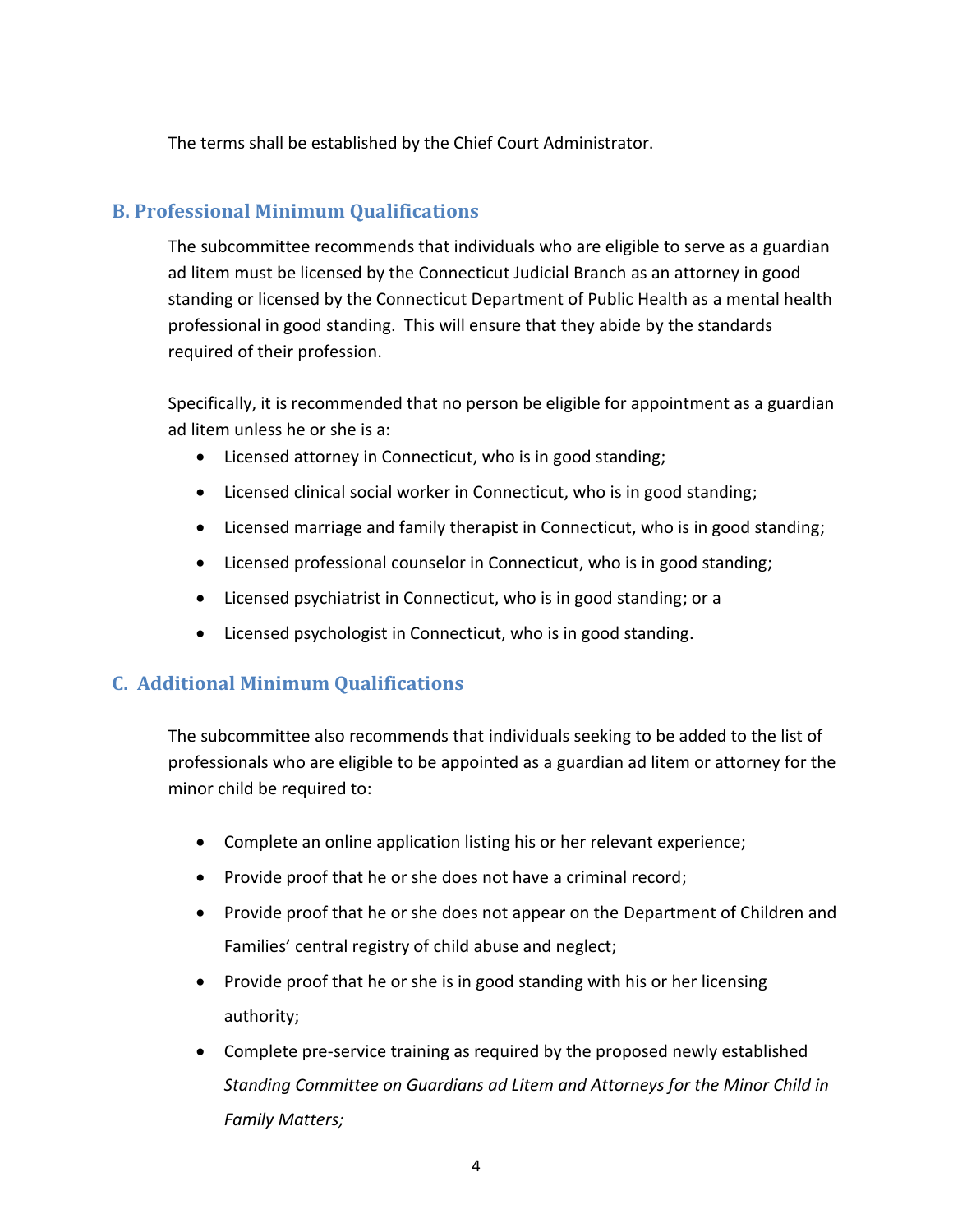- Meet any additional qualifications as required by the *Standing Committee on Guardians ad Litem and Attorneys for the Minor Child in Family Matters* ; and
- Be approved as eligible to serve as a guardian ad litem by the *Standing Committee on Guardians ad Litem and Attorneys for the Minor Child in Family Matters.*

## <span id="page-5-0"></span>**D. Training Requirements**

The subcommittee recommends that the Office of the Chief Public Defender collaborate with the *Standing Committee on Guardians ad Litem and Attorneys for the Minor Child in Family Matters* to administer the training of guardians ad litem and attorneys for the minor child in family matters.

#### <span id="page-5-1"></span>**Pre-Service Training Requirements**

The subcommittee recommends that individuals seeking eligibility to serve as guardians ad litem or attorneys for the minor child complete a minimum of 20 hours of a preservice training program approved by the *Standing Committee on Guardians ad Litem and Attorneys for the Minor Child in Family Matters,* including but not limited to such topics as:

- Child development;
- Communicating with children;
- Cultural Competence;
- Courtroom practice;
- Domestic Violence;
- Ethics , including protocols for fees and billing;
- Family dynamics;
- Interviewing children; and
- Trauma.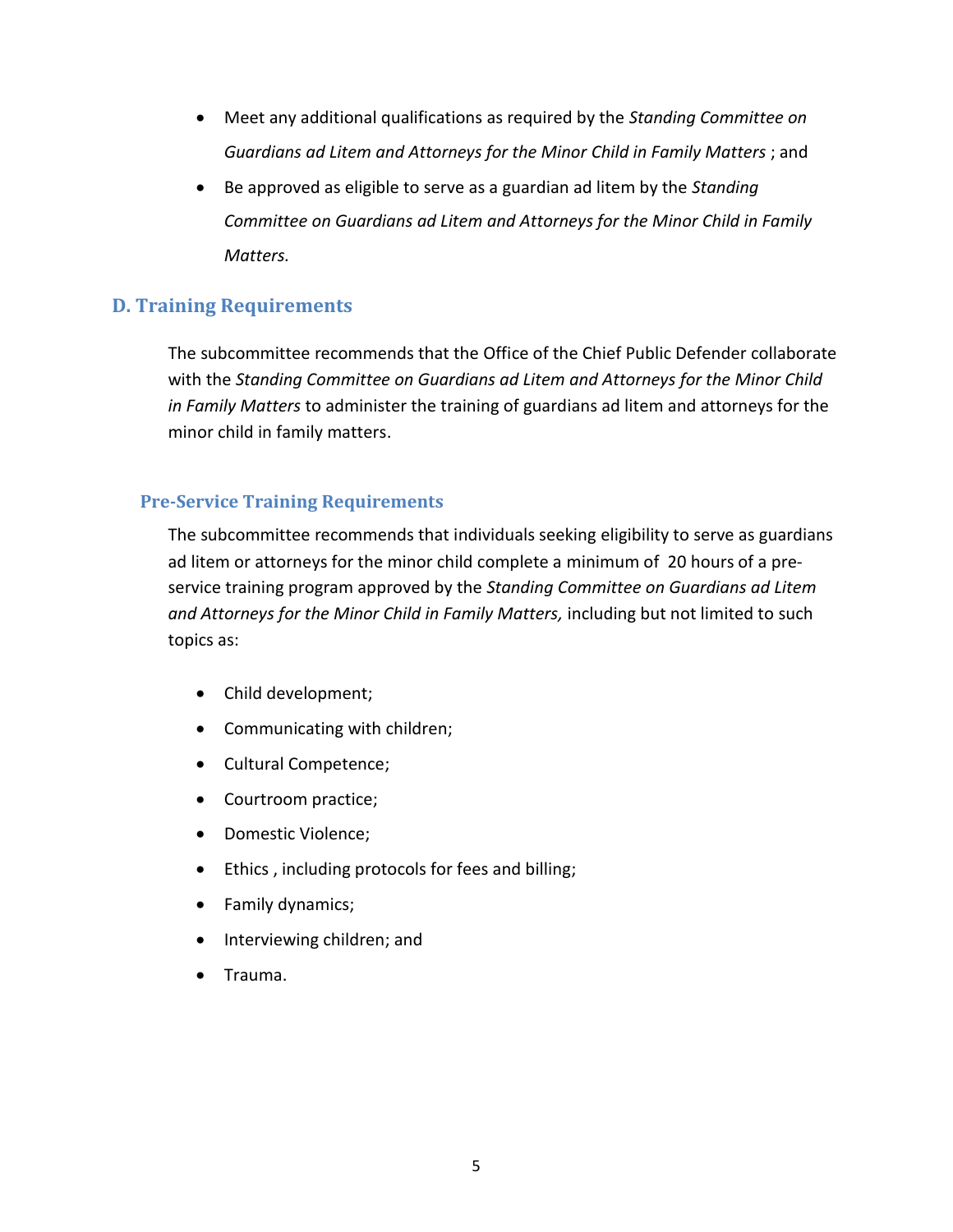#### <span id="page-6-0"></span>**Continuing Education Requirements**

The subcommittee recommends that to maintain eligibility to serve as a guardian ad litem or attorney for the minor child individuals be required to certify every three years that they have completed 12 hours of relevant training within the past three years, three hours of which must be in ethics.

## <span id="page-6-1"></span>**E. Periodic Review**

The subcommittee recommends that all individuals deemed eligible to be appointed as a guardian ad litem or an attorney for the minor child certify annually to the Office of the Chief Public Defender that they continue to meet the standards required to remain in good standing as a guardian ad litem or an attorney for the minor child.

In order to maintain eligibility every three years, the subcommittee recommends that individuals be required to:

- 1. Certify that they have:
	- completed 12 hours of relevant training within the past three years, three hours of which must be in ethics;
	- do not appear on the Department of Children and Families' central registry of child abuse and neglect; and
	- not been charged with or convicted of any crime since having been approved to be a guardian ad litem or attorney for the minor child.
- 2. Meet any additional requirements as determined by the *Standing Committee on Guardians ad Litem and Attorneys for the Minor Child in Family Matters.*

While the guardian ad litem or attorney for the minor child will be subject to this periodic review, an affirmative obligation also exists for the guardian ad litem or attorney for the minor child to notify the Office of the Chief Public Defender and the *Standing Committee on Guardians ad Litem and Attorneys for the Minor Child in Family Matters* if there has been any change that would impact his or her eligibility to serve as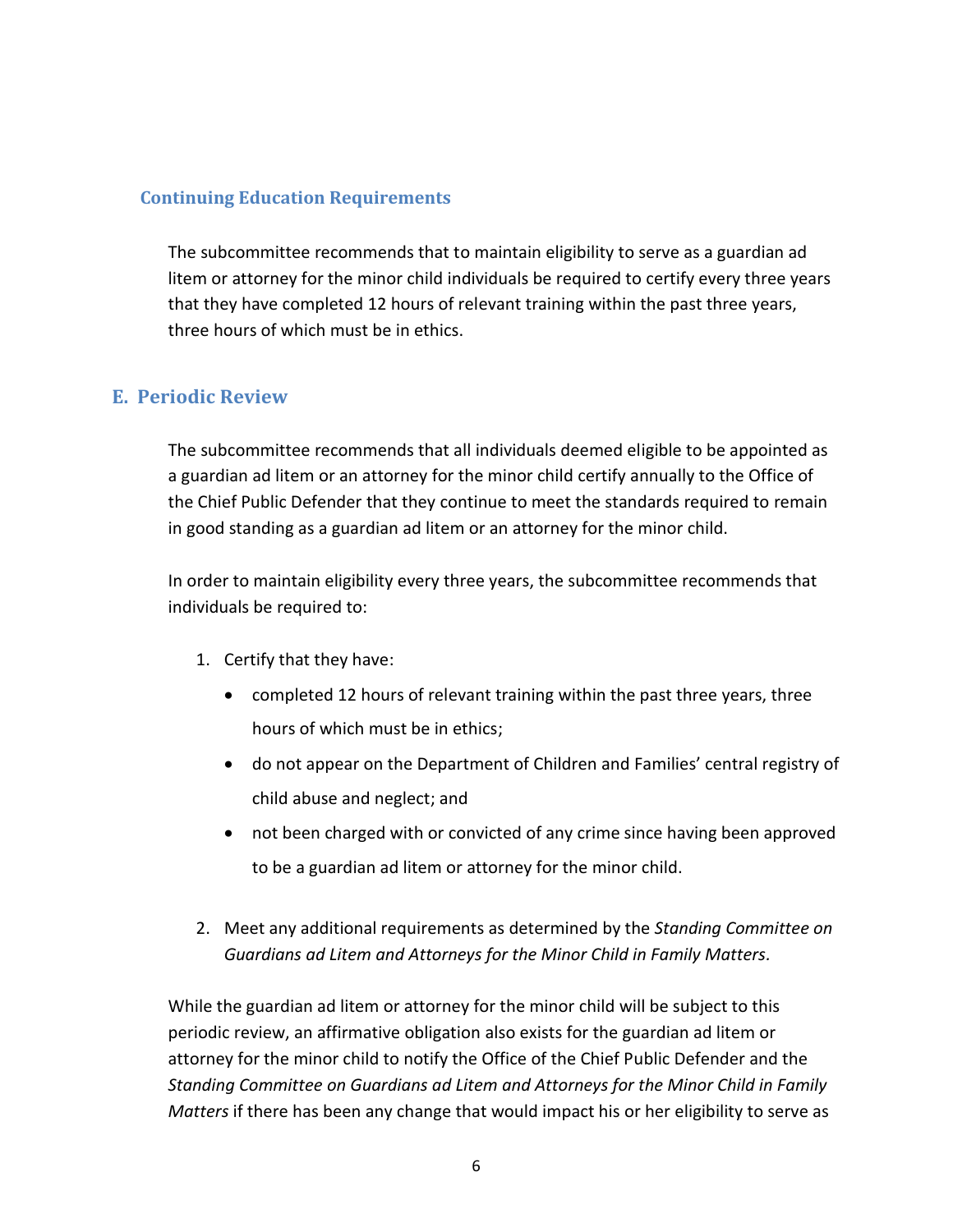a guardian ad litem or attorney for the minor child. Failure to report such changes shall be cause for removal from the list.

The subcommittee recommends that the Judicial Branch adopt internal procedures to notify the standing committee when circumstances arise that may affect an individual's eligibility to be appointed as a guardian ad litem and attorney for the minor child. To that end, the Statewide Grievance Committee shall notify the standing committee whenever an eligible attorney is disciplined or convicted of a crime.

#### <span id="page-7-0"></span>**F. Removing an Individual from the Eligibility List**

The subcommittee recommends that the *Standing Committee on Guardians ad Litem and Attorneys for the Minor Child in Family Matters* establish and administer a process by which an individual may be removed from the list of those deemed eligible for appointment as a guardian ad litem or attorney for the minor child.

#### <span id="page-7-1"></span>**G. Other Recommendations**

The subcommittee recommends that the list of individuals who are eligible to serve as guardians ad litem and attorneys for the minor child continue to be posted on the Judicial Branch's website along with the information submitted by each applicant about his or her experience in this area.

The subcommittee recommends that the individuals who are on the current list of those eligible to serve as guardians ad litem and attorneys for the minor child shall be required to meet the additional minimum qualifications as set forth in Section III (C) of this report within a time period set forth by the *Standing Committee on Guardians ad Litem and Attorneys for the Minor Child in Family Matters*.

<span id="page-7-2"></span>Please note that the subcommittee recommends that individuals who are on the current list of those eligible to serve as guardians ad litem or attorneys for the minor child and who meet the new eligibility requirements **not** be required to take the pre-service training again, although they would be required to complete the continuing education requirements.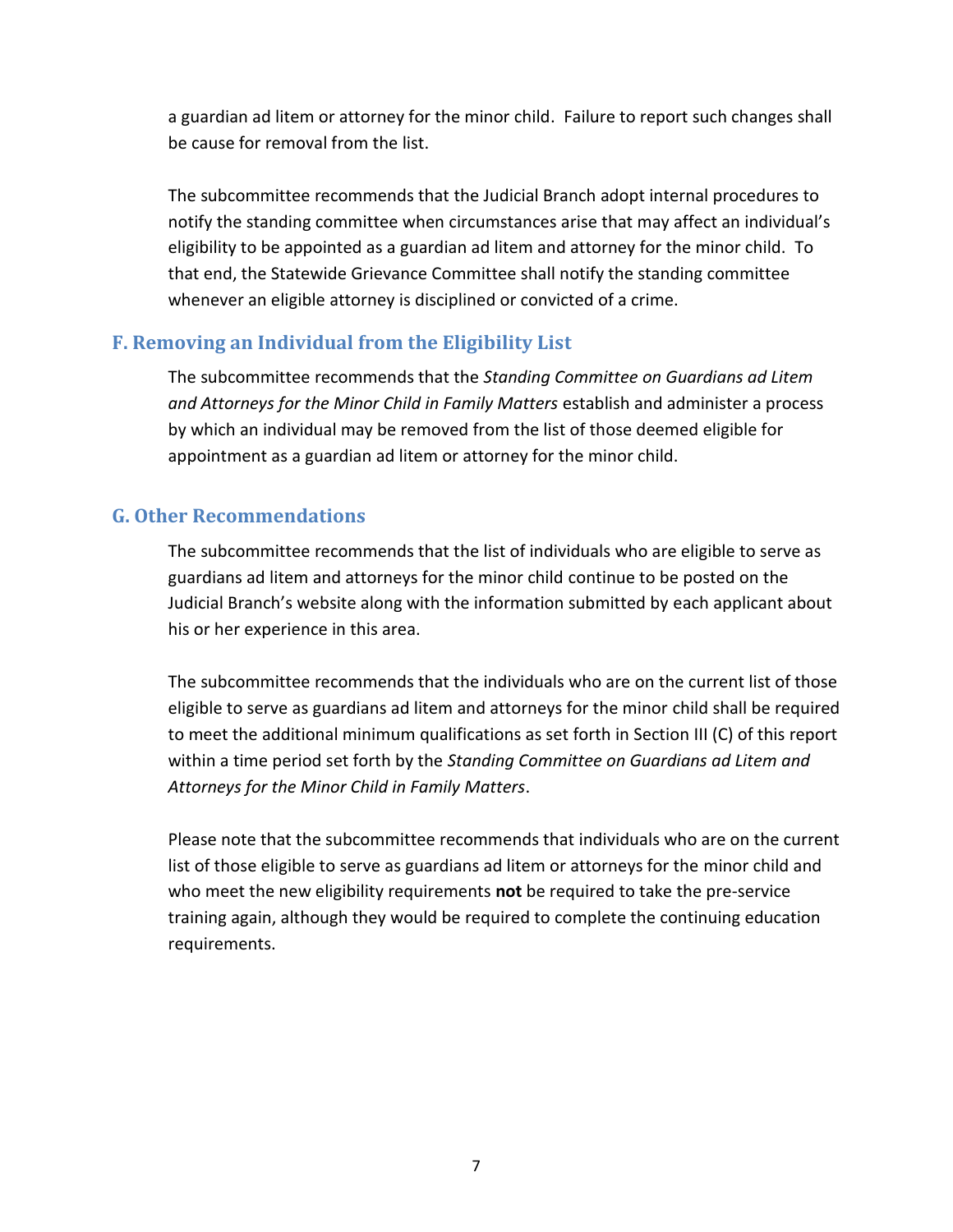## **IV. Appendix**

#### <span id="page-8-0"></span>**Meeting Minutes and Agenda**

The subcommittee met on July 14, 2015; August 17, 2015; September 29, 2015; and January 14, 2016. This appendix contains the agenda and minutes for these meetings.



**Guardian ad Litem Subcommittee of the Family Re-Engineering Committee 90 Washington Street, Hartford 4 th Floor Large Conference Room Tuesday, July 14, 2015 11:30 a.m.**

## **Agenda**

- I. Welcome and Introductions Judge Elizabeth Bozzuto
- II. Charge of the Subcommittee Judge Bozzuto
- III. Update on efforts to remove attorneys/GALs who are not in good standing or inactive from the list of GALs eligible to be appointed in family matters – Attorney Martin Libbin and Attorney Michael Bowler
- IV. Discussion of what the minimum qualifications should be to be appointed as a GAL, including possible training and/or certification
- V. Discussion of a structure by which complaints that a GAL violated the GAL Code of Conduct may be considered
- VI. Discussion of criteria by which an individual's right to serve as a GAL may be revoked or suspended
- VII. Scheduling of next meeting
- VIII. Adjournment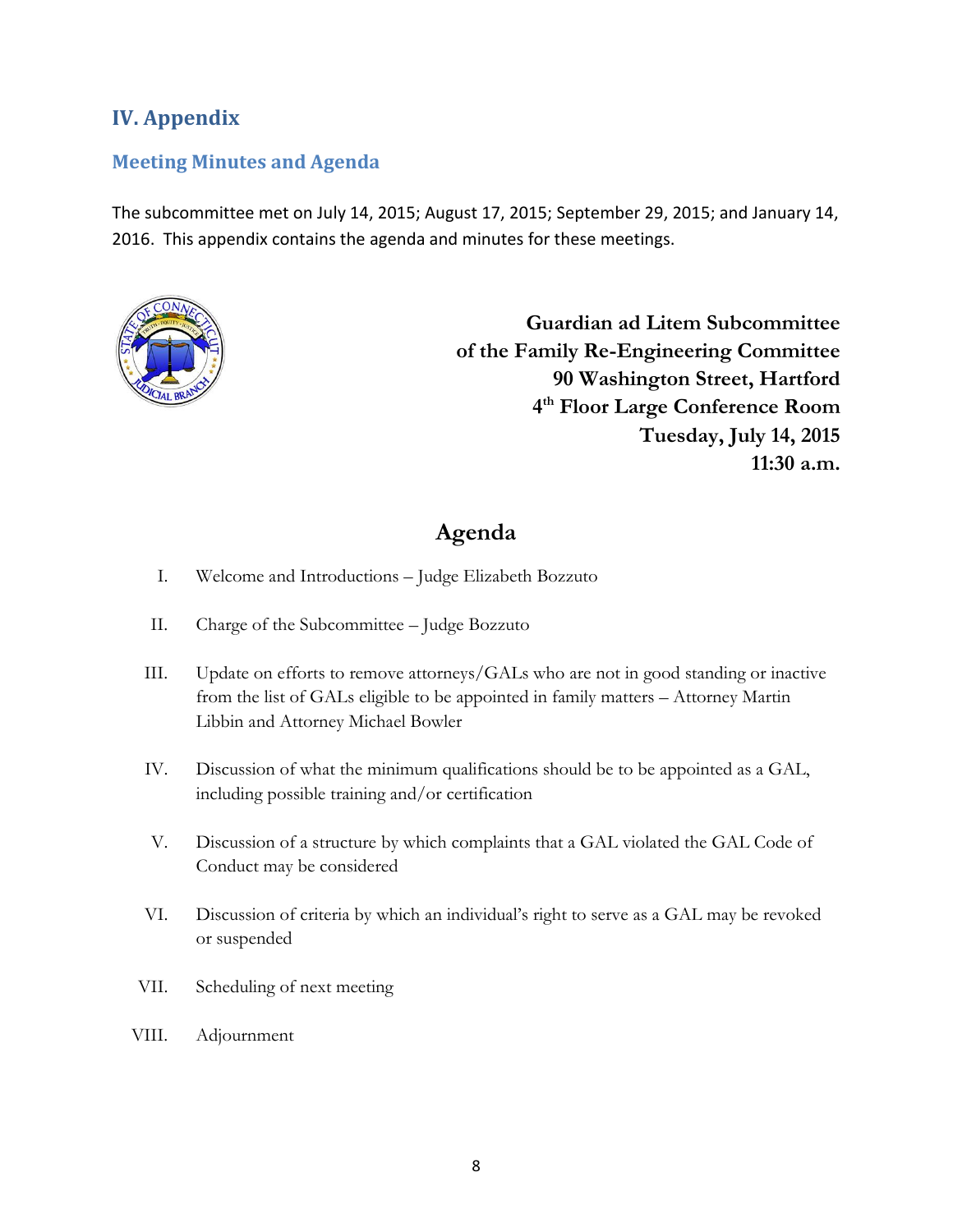

**Guardian ad Litem Subcommittee of the Family Re-Engineering Committee 90 Washington Street, Hartford 4 th Floor Large Conference Room Tuesday, July 14, 2015 11:30 a.m.**

# **Minutes**

- I. Judge Elizabeth Bozzuto welcomed the members and asked each person to introduce themselves.
- II. Judge Bozzuto discussed the charge of the committee, which is to:
	- Recommend the minimum qualifications necessary to be appointed as a GAL, including possible training and/or certification.
	- Recommend a structure by which complaints that a GAL violated the GAL Code of Conduct may be considered.
	- Recommend the criteria by which an individual's right to serve as a GAL may be revoked or suspended.
- III. Attorney Michael Bowler and Attorney Martin Libbin provided the members with an update on the efforts to remove attorneys/GALs who are not in good standing or are inactive from the list of GALs who are eligible to be appointed in family matters.

Attorney Bowler reported that 242 GALs/lawyers are not in good standing, which includes attorneys who are currently inactive (retired, deceased or suspended,) those who have not completed the attorney registration form and who have not paid the 2015 Client Security Fund fee.

Attorney Libbin indicated that a letter is being prepared to be sent to these attorneys to inform them of their status and that they will be removed from the list of individuals who are authorized to serve as GALs, if they are not in good standing by August 3, 2015.

Attorney Melissa Farley indicated that after August 3, a new list will be generated of attorneys/GALs who are inactive or not in good standing and their names will be removed from the list of people eligible to serve as GALs.

Attorney Libbin also mentioned that Court Operations will be asked to review the list of GAL attorneys who are not in good standing or are inactive to determine if any of them are currently serving as GALs. If any are, notice will be provided to the corresponding presiding judge.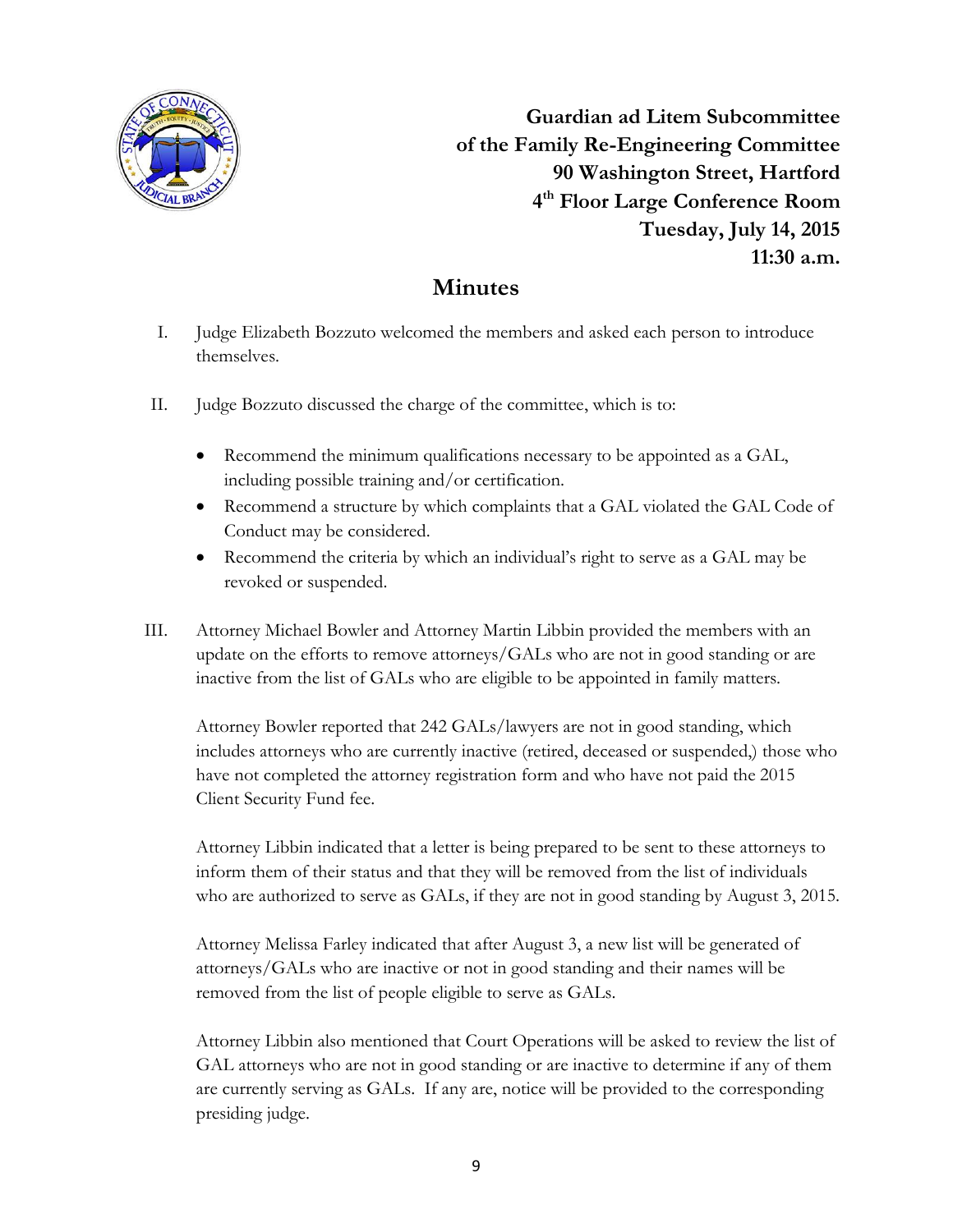Attorney Farley indicated that a plan will be put into place to periodically run the list of attorneys/GALs with the bar master to determine which attorneys/GALs are inactive or are not in good standing.

IV. The subcommittee discussed what the minimum qualifications should be to be eligible for appointment as a GAL, including possible training and/or certification.

Based upon research conducted by Joe DiTunno and Matthew Berardino, the recommendation of External Affairs was that, in some form or another, the GAL ought to be licensed and in good standing.

The members discussed a number of issues such as: whether licensure ought to be a prerequisite to appoint, whether background checks should be conducted, whether there should be a periodic review and whether the GAL needed to demonstrate experience with child custody issues.

Attorney Christine Rapillo suggested that, other than for attorneys, the licensure standards set by the Department of Public Health be used. Attorney Farley agreed to provide members with the list of Department of Public Health requirements for the professionals under consideration to be eligible to be appointed as a GAL.

The consensus of the members was to require individuals who are eligible to serve as a GAL to be licensed in Connecticut and in good standing. This will ensure that they abide by the standards required of their profession and be disciplined, if necessary. The following individuals may be appointed to serve as GALs:

- 1. Licensed attorney in Connecticut, who is in good standing
- 2. Licensed clinical social worker in Connecticut, who is in good standing
- 3. Licensed marriage and family therapist in Connecticut, who is in good standing
- 4. Licensed psychiatrist in Connecticut, who is in good standing
- 5. Licensed psychologist in Connecticut, who is in good standing
- 6. Licensed counselor in Connecticut, who is in good standing

Individuals seeking to be added to the list of those eligible to be appointed as GALs would need to:

- Complete an online application listing their relevant experience;
- Provide a copy of a State Police criminal background check;
- Provide a copy of a background check conducted by the Department of Children and Families;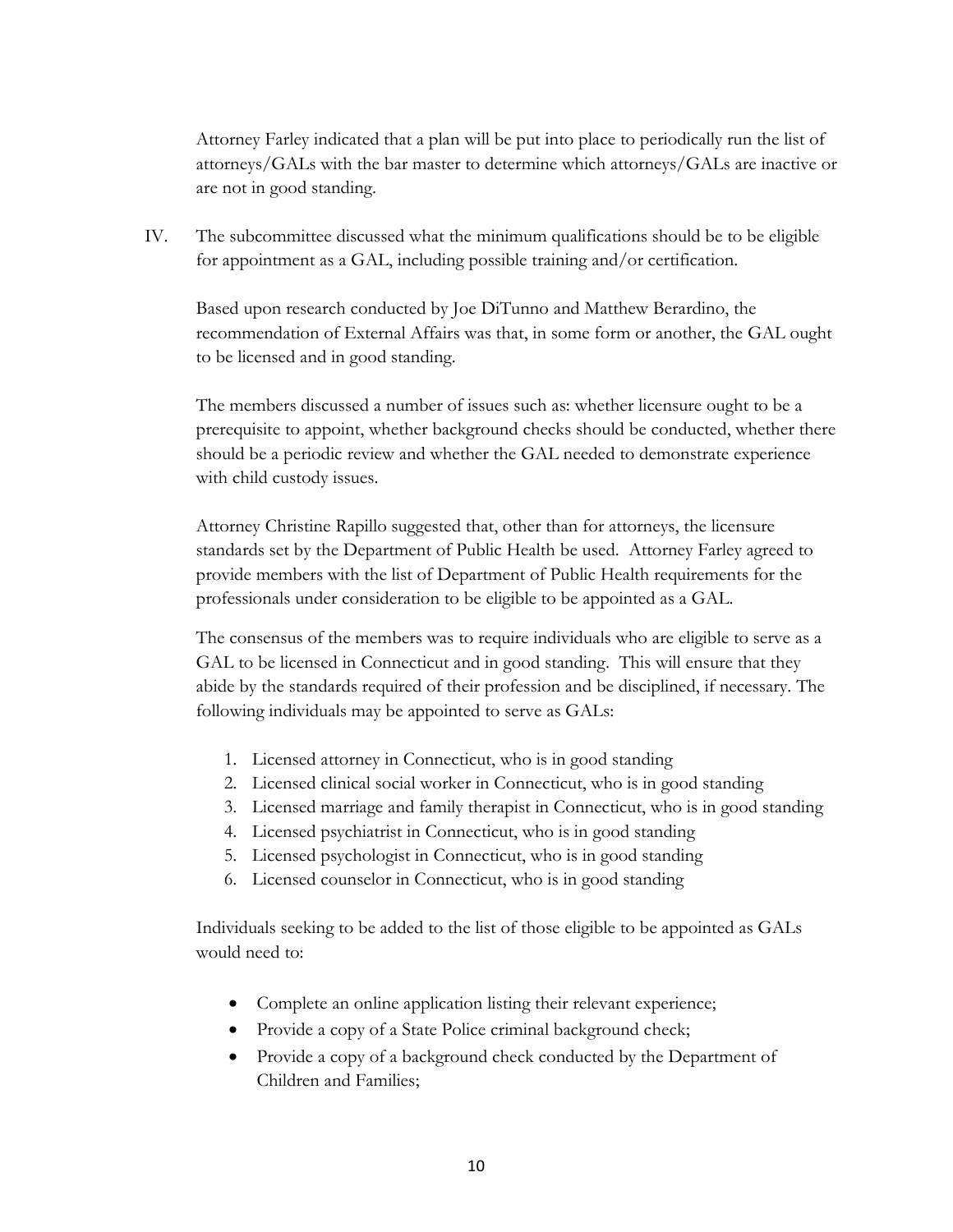- Provide a certificate by their licensing authority indicating that they are in good standing; and
- Complete any required training.

The list of individuals who are eligible to serve as GALs will continue to be posted on the Judicial Branch's website along with the information submitted by the applicant about his/her experience in this area.

The individuals who are currently on the list of individuals eligible to service as GALs would be grandfathered in.

Henceforth, each year, the individuals who are on the list of individuals eligible to serve as GALs would need to:

- indicate that they would like to remain on the list;
- certify that they are currently in good standing;
- certify that they have not been convicted of a crime; and
- certify that they don't appear on the Department of Children and Families' Child Abuse Child Registry.
- V. Discussion of a structure by which complaints that a GAL violated the GAL Code of Conduct may be considered and the criteria by which an individual's right to serve as a GAL may be revoked or suspended

The subcommittee agreed that a working group should be put into place to review this issue and to provide recommendations to the subcommittee. Attorney Martin Libbin, Attorney Michael Bowler and Attorney Stephen Ment agreed to serve on this working group.

VI. Discussion of training requirements for GALs

The subcommittee agreed that a working group should be put into place to review this issue and to provide recommendations to the subcommittee. Attorney Christine Rapillo, Debra Kulak and Attorney Melissa Farley agreed to serve on this working group.

- VII. The next meeting was scheduled for Monday, August 17, 2015, at 2 p.m. in the 4<sup>th</sup> floor conference room at 90 Washington Street in Hartford.
- VIII. The subcommittee adjourned.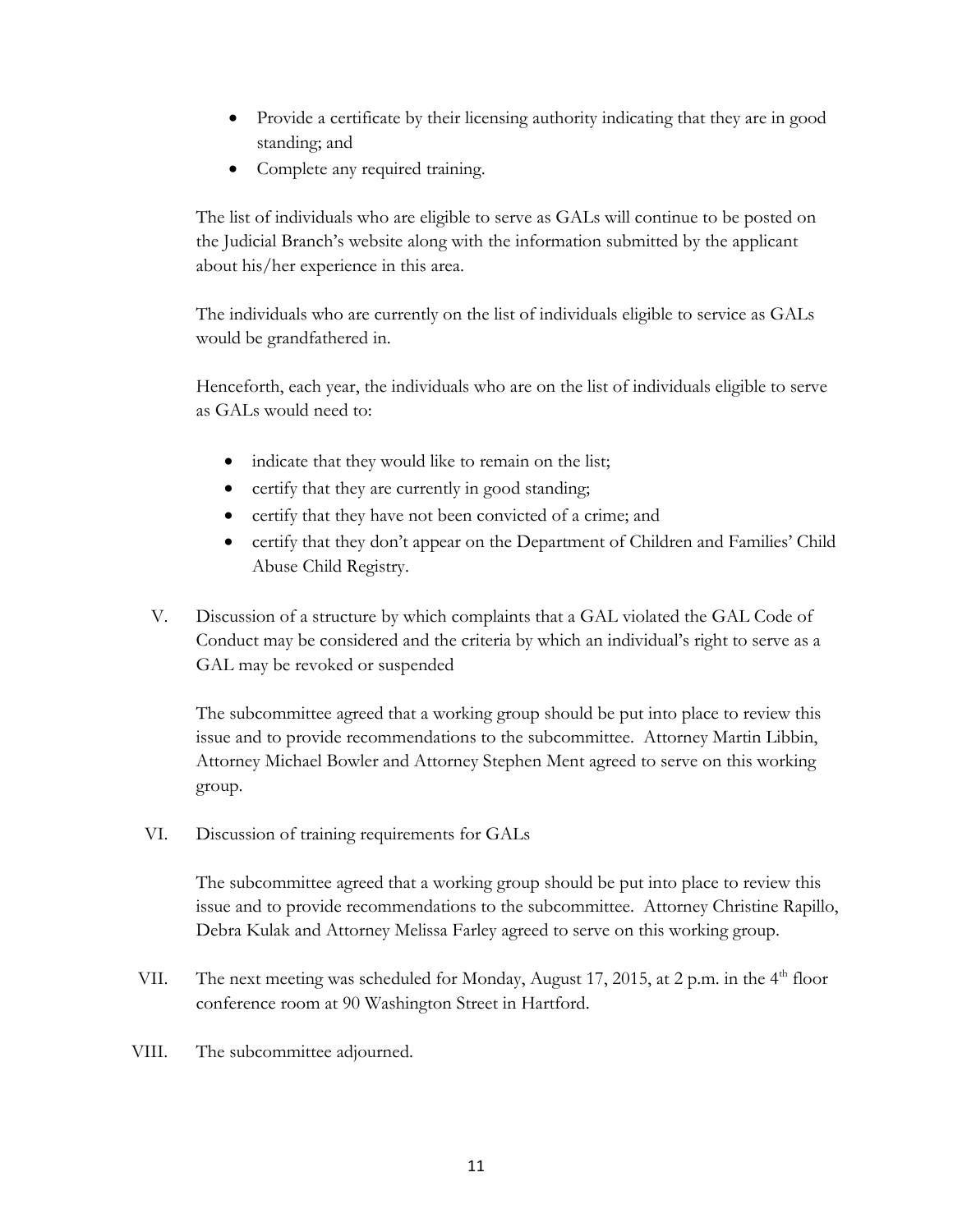

**Guardian ad Litem Subcommittee of the Family Re-Engineering Committee 90 Washington Street, Hartford 4 th Floor Large Conference Room Monday, August 17, 2015 2 p.m.**

# **Agenda**

- I. Welcome and Introductions Judge Elizabeth Bozzuto
- II. Approval of Minutes from the July 14, 2015 meeting
- III. Update on efforts to remove attorneys/GALs who are not in good standing or inactive from the list of GALs eligible to be appointed in family matters – Attorney Martin Libbin and Attorney Michael Bowler
- IV. Report on the Training Workgroup Attorney Christine Rapillo, Debra Kulak and Attorney Melissa Farley
- V. Report on the workgroup to develop a structure by which complaints that a GAL violated the GAL Code of Conduct may be considered and criteria by which an individual's right to serve as a GAL may be revoked or suspended – Attorney Martin Libbin, Attorney Michael Bowler, Attorney Stephen Ment
- VI. Next steps, including drafting preliminary recommendations; seeking input; drafting the final recommendations; submitting report
- VII. Scheduling of next meeting
- VIII. Adjournment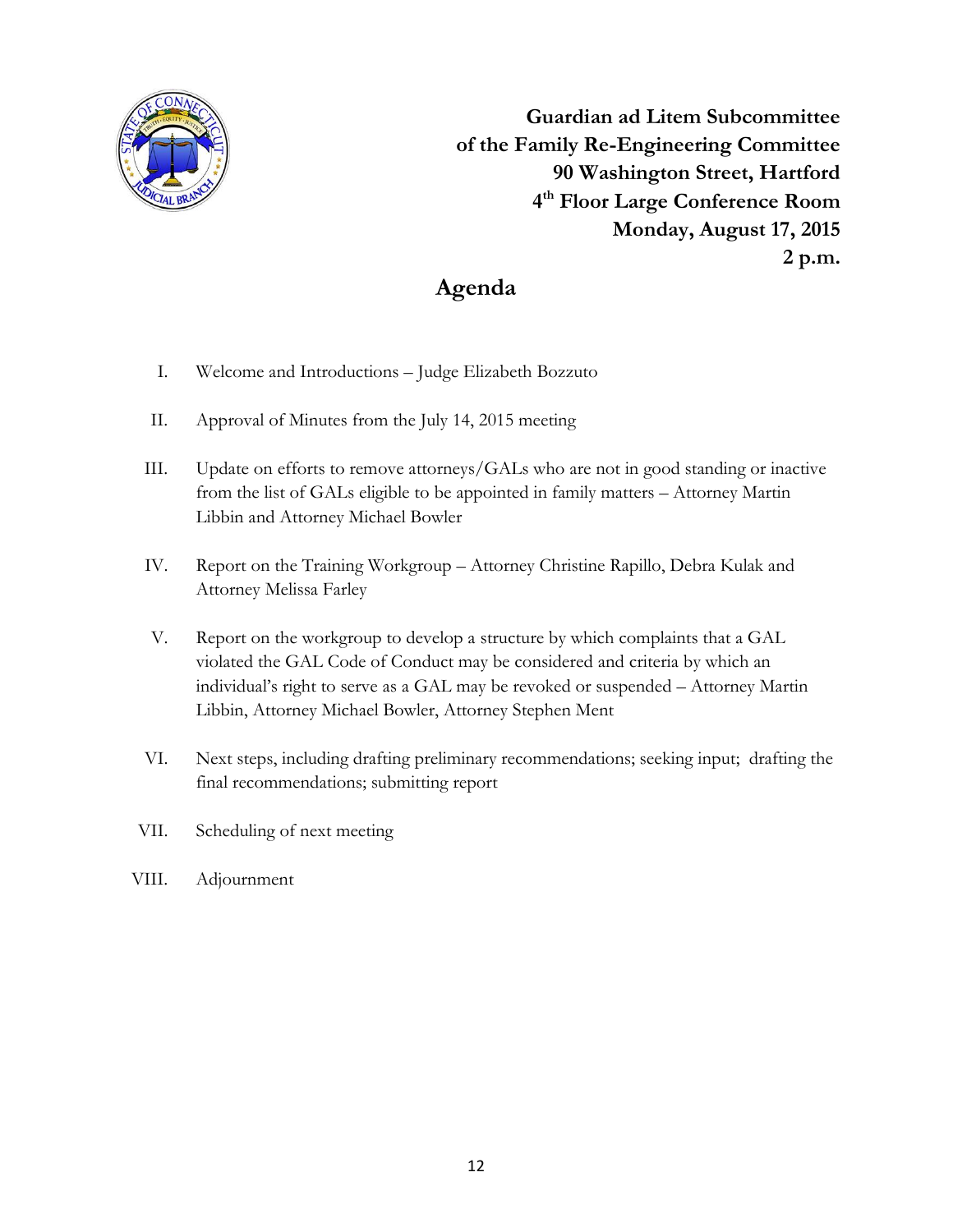

**Guardian ad Litem Subcommittee of the Family Re-Engineering Committee 90 Washington Street, Hartford 4 th Floor Large Conference Room Monday, August 17, 2015 2 p.m.**

## **Minutes**

- I. Judge Elizabeth Bozzuto welcomed everyone in attendance.
- II. The minutes from the July 14, 2015 meeting were unanimously approved.
- III. Attorney Mike Bowler provided an update on the efforts to remove attorneys/GALs who are not in good standing or inactive from the list of GALs eligible to be appointed in family matters.

Letters and e-mails were sent to attorneys/GALs who were inactive or not in good standing asking them to remedy their licensing problems or be removed from the approved GAL/AMC list by Monday, August 3rd.

Mike reported that Tim Barone from Information Technology produced a spreadsheet of the names of the attorneys/GALs who did not address their license issues. There were 51 names on the list. Seventeen of the 51 were inactive; the balance were active but with registration and/or Client Security Fund fee issues. He also mentioned that three of the 17 inactive attorneys are deceased.

A schedule will be set up to periodically check that the attorneys/GALs are in good standing with the Statewide Grievance Committee.

Judge Bozzuto asked if the individuals who are on the list of people who are eligible to serve as GALs and who have indicated that they are licensed health professionals will have their licenses checked with the Department of Public Health. Attorney Melissa Farley said that she would have someone check on this.

IV. Report on the Training Work Group

Attorney Chris Rapillo reported on the work of the Training Work Group. The work group suggested the following: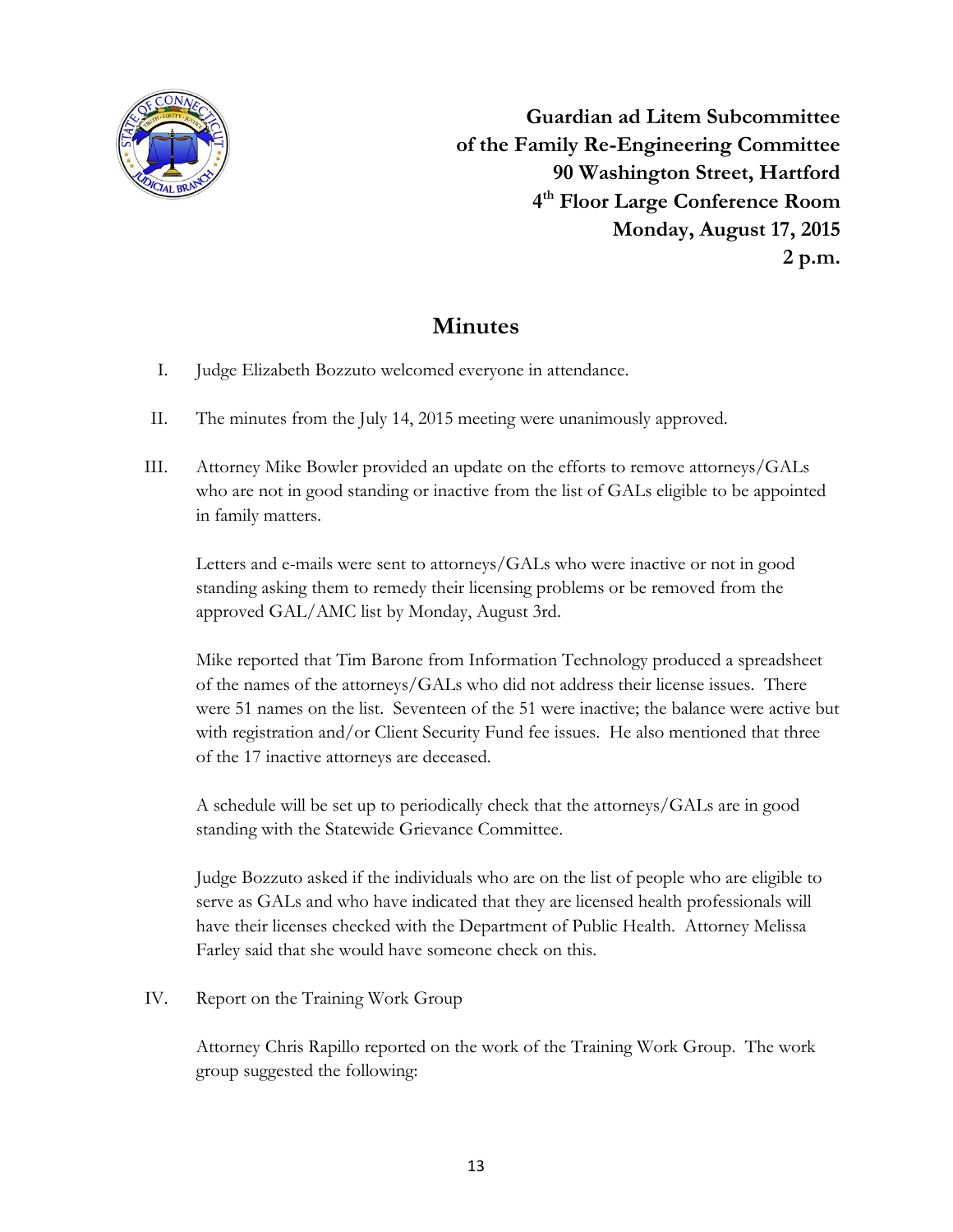- a) The Connecticut Practice Book be amended to require that individuals seeking to serve as GALs complete a 15-hour pre-service training program that covers the following topics:
	- Courtroom practice
	- Child development
	- Communicating with children
	- Interviewing children
	- Domestic Violence
	- Trauma
	- Family dynamics
- b) Continuing education
	- During the first year of eligibility, guardians ad litem shall certify that they have completed a minimum of 10 hours of training in a related field.
	- During the second and subsequent years of eligibility, guardians ad litem shall certify that they have completed a minimum of six hours of training in a related field.
- c) The Office of the Chief Public Defender, in consultation with the Judicial Branch, shall assume the responsibility for training all guardians ad litem, based upon the above requirements, which will be codified in the Connecticut Practice Book.

The report was approved by the members, with special thanks to Attorney Chris Rapillo and the Office of the Chief Public Defender.

V. The Workgroup was charged with developing a mechanism by which a person who is approved to serve as a GAL or AMC may be removed from the Judicial Branch's approved list.

Attorney Bowler explained that the process would be used if the person approved to be a GAL/AMC has shown a lack of fitness to remain on the approved list. The conduct would be judged based upon the GAL/AMC Code of Conduct recently adopted by the Judicial Branch.

The work group recommended that there be a broadly worded amendment to §25-62 indicating that the Chief Court Administrator can establish the criteria for appointment as well as to remove, revoke, or suspend a GAL/AMC from the approved list. The GAL/AMC would have to agree to the procedural scheme developed by the Judicial Branch as a condition to appointment and to remain on the approved list.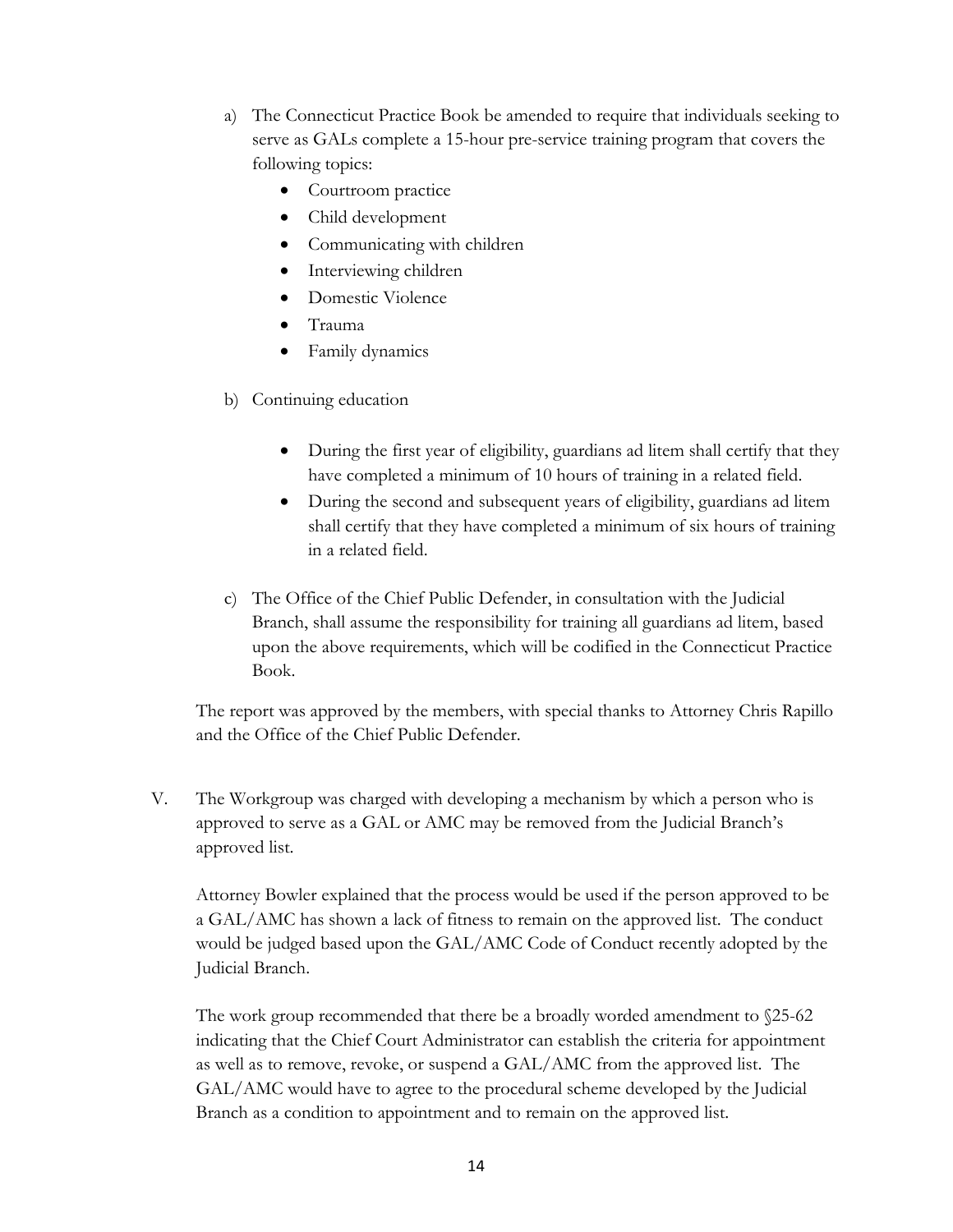The approved removal process would be provided to all GALs and AMCs and would be published online at the Judicial Branch website, perhaps under a new tab created just for GAL/AMC matters.

Attorney Bowler explained the suggested process, which was modeled after the Statewide Grievance Committee process.

Attorney Joe D'Alesio suggested that the subcommittee may want to look at the process that is used to remove a small claims/motor vehicle magistrate. The work group thought it best to discuss this issue further.

- VI. The members discussed the next steps including drafting preliminary recommendations, seeking input, drafting the final recommendations, and submitting the report.
- VII. The next meeting is scheduled for September 29, 2015.
- VIII. Adjournment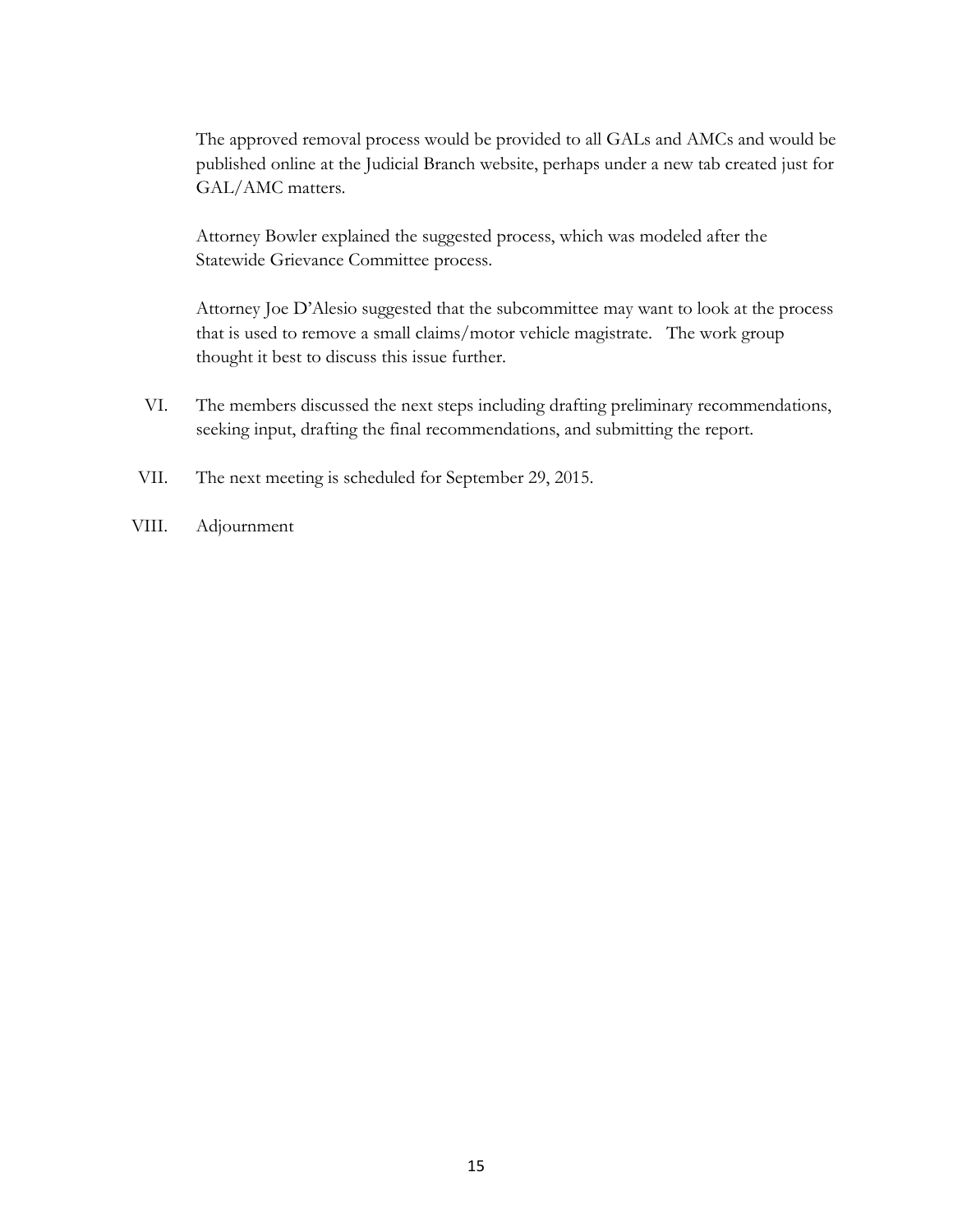

**Guardian ad Litem Subcommittee of the Family Re-Engineering Committee 90 Washington Street, Hartford 4 th Floor Large Conference Room Tuesday, September 29, 2015 9 a.m.**

# **Agenda**

- I. Welcome and Introductions Judge Elizabeth Bozzuto
- II. Approval of Minutes from the August 17, 2015 meeting
- III. Status of the current list of people who are eligible to be appointed as GALs in family matters
- IV. Review of charge of the subcommittee
- V. Next steps, including drafting preliminary recommendations; seeking input; drafting the final recommendations; submitting report
- VI. Scheduling of next meeting
- VII. Adjournment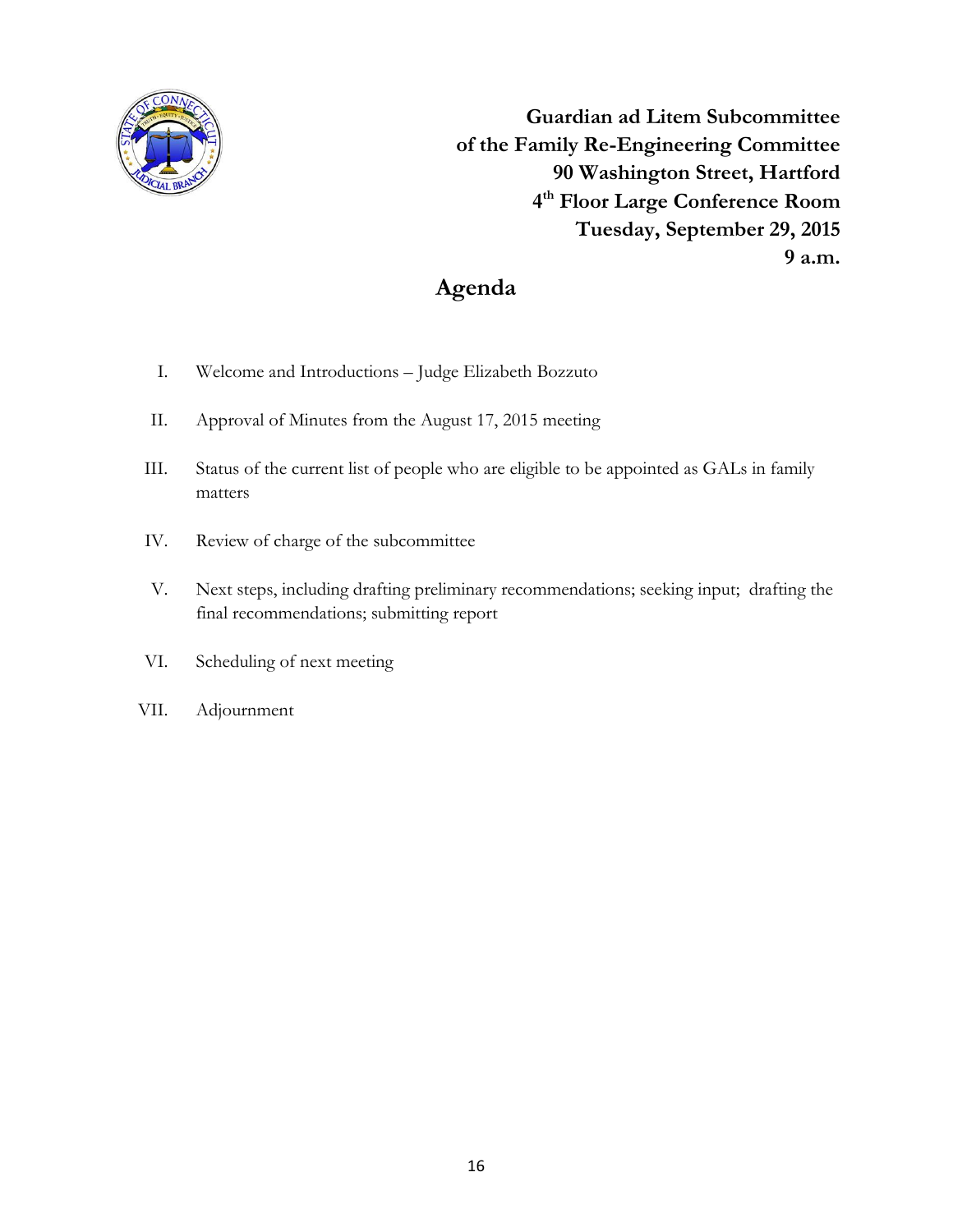

**Guardian ad Litem Subcommittee of the Family Re-Engineering Committee 90 Washington Street, Hartford 4 th Floor Large Conference Room Tuesday, September 29, 2015 9 a.m.**

# **Minutes**

- I. Judge Elizabeth Bozzuto welcomed everyone in attendance.
- II. The minutes from the August 17, 2015 meeting were unanimously approved.
- III. Attorney Damon Goldstein discussed the status of the GAL eligibility list and reported that there had been approximately 1,000 individuals who were listed as eligible to serve as GALs/AMCs. The number is now down to 394.
- IV. Judge Bozzuto reviewed the charge of the working group.

Subcommittee members agreed that individuals should be licensed professionals to be eligible to serve as GALs and agreed to recommend that following minimum qualifications:

- Licensed attorney in Connecticut, who is in good standing
- Licensed clinical social worker in Connecticut, who is in good standing
- Licensed marriage and family therapist in Connecticut, who is in good standing
- Licensed professional counselor in Connecticut, who is in good standing
- Licensed psychiatrist in Connecticut, who is in good standing
- Licensed psychologist in Connecticut, who is in good standing

The members also agreed to recommend that the individuals seeking to be added to the list of individuals who are eligible to be appointed as GALs would also need to:

- Complete an online application listing their relevant experience;
- Provide a copy of a State Police criminal background check;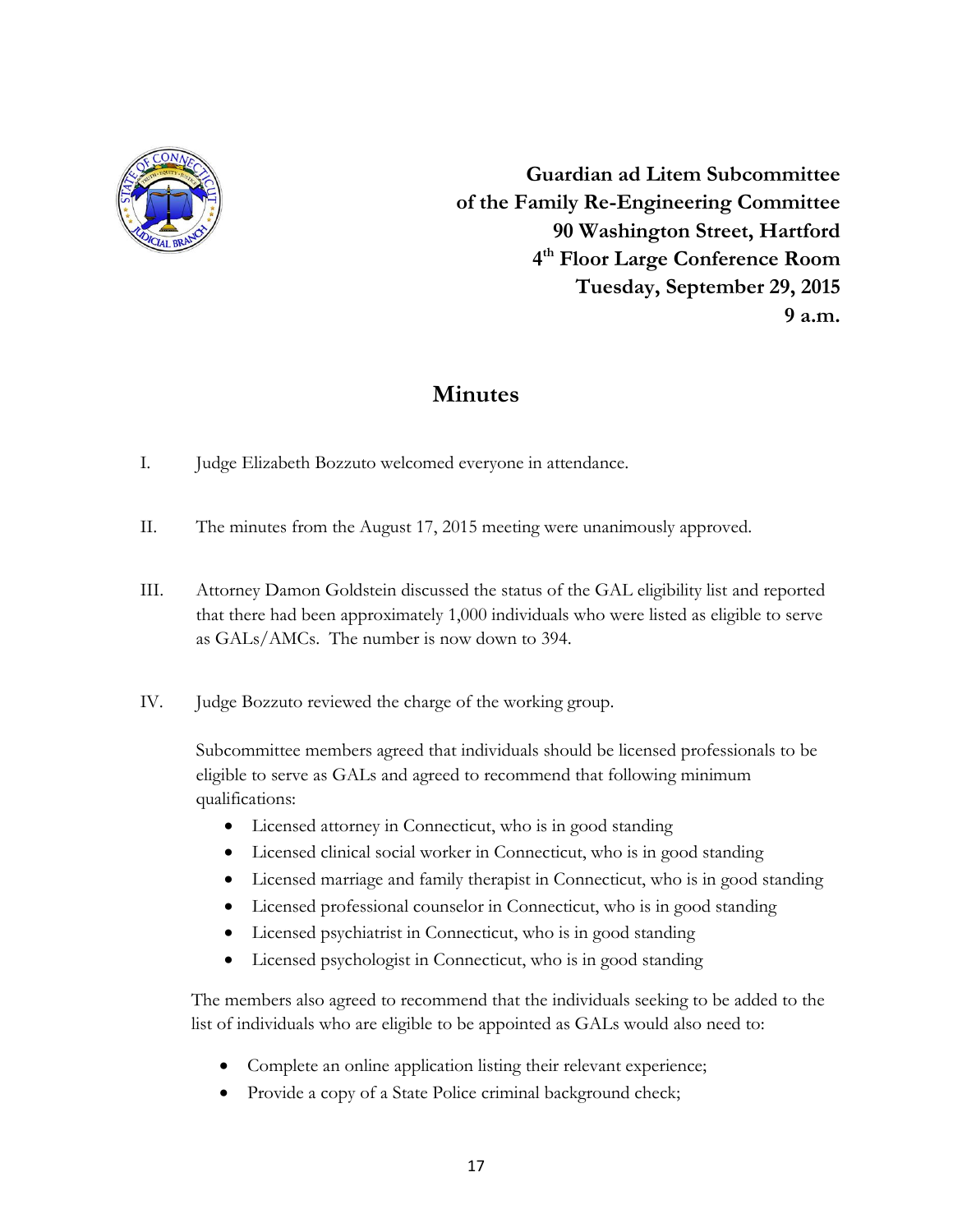- Provide a copy of a background check conducted by the Department of Children and Families;
- Provide a certificate by their licensing authority indicating that they are in good standing; and
- Complete any required training.
- V. The members discussed the possibility of having the Office of the Public Defender screen applicants seeking to be deemed eligible to serve as GALs/AMCs and to conduct the training program. The members also discussed how best to remove people from the list and to review complaints. There was a consensus that some sort of standing committee should be formed to review the training curriculum and to remove GAL/AMCs from the eligibility list. The members agreed that a work group be formed to provide recommendations to the subcommittee.
- VI. Adjournment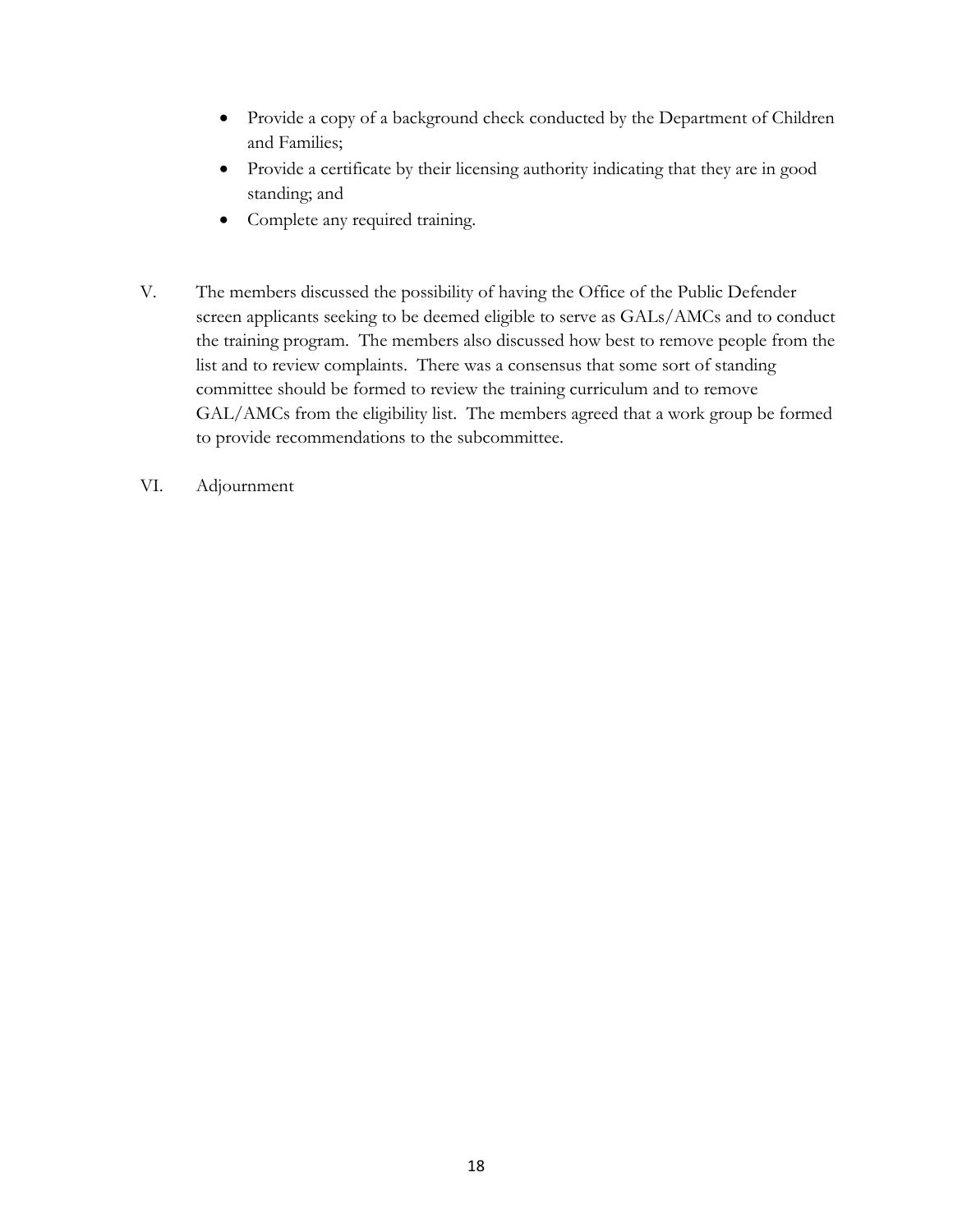

**Guardian Ad Litem Subcommittee of the Family Re-Engineering Committee 90 Washington Street, Hartford 4 th Floor Large Conference Room Thursday, January 14, 2016 2 p.m.**

# **Agenda**

- I. Welcome and Introductions Judge Elizabeth Bozzuto
- II. Review of comments received on the subcommittee's recommendations
- III. Adjournment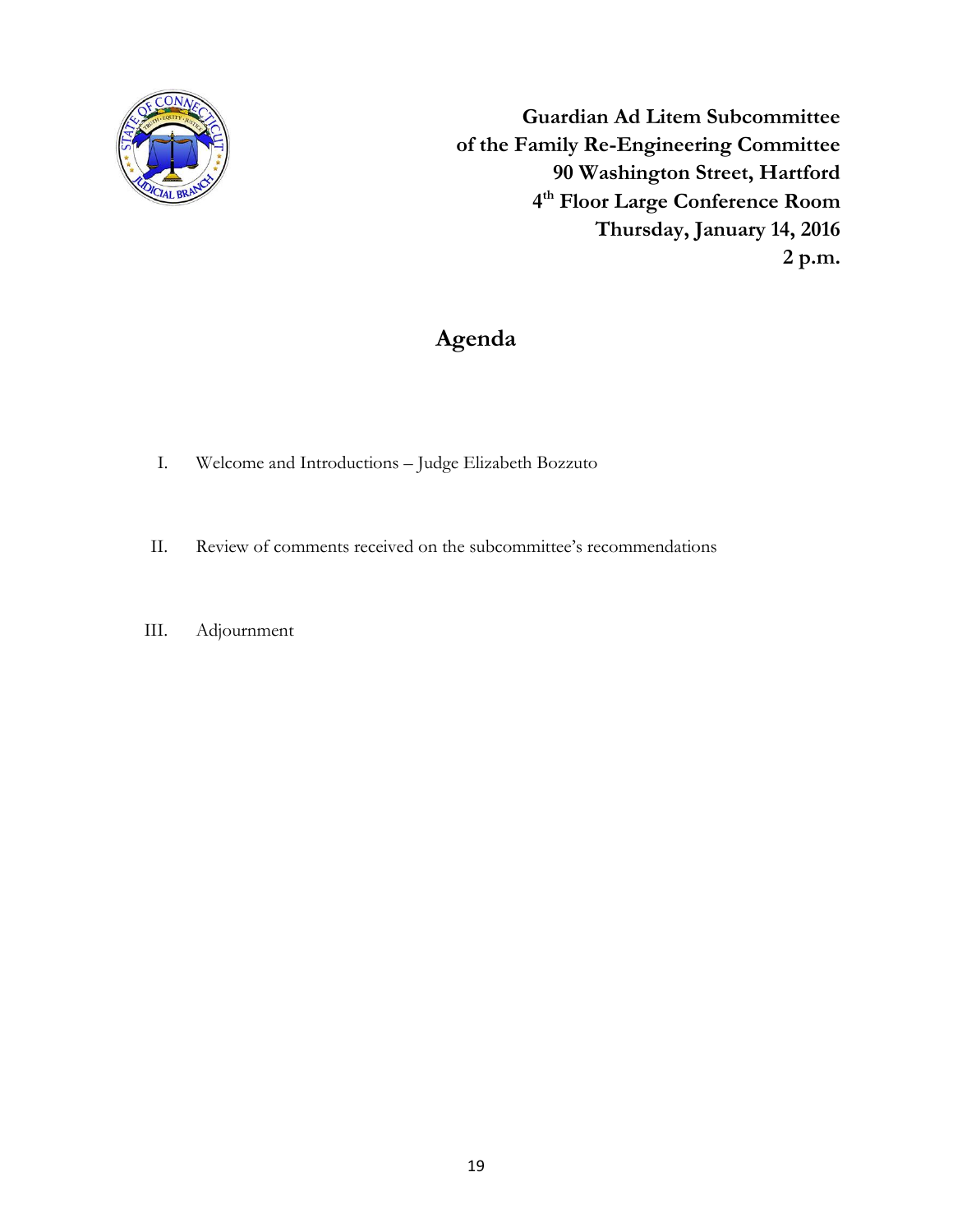

**Guardian Ad Litem Subcommittee of the Family Re-Engineering Committee 90 Washington Street, Hartford 4 th Floor Large Conference Room Thursday, January 14, 2016 2 p.m.**

## **Minutes**

- I. Judge Elizabeth Bozzuto welcomed everyone in attendance.
- II. The subcommittee discussed the comments received by members of the public about its draft report. It was noted that many of the comments/recommendations, while worthy of further discussion, were beyond the purview of the subcommittee and its specific charge. The subcommittee considered only those recommendations that were within its purview.

The subcommittee made numerous changes to the draft report.

Attorney Mike Bowler and Attorney Martin Libbin spoke about the corresponding language changes that would need to be made to the proposed Practice Book rule. Attorney Bowler agreed to make these changes.

External Affairs took responsibility for redrafting the subcommittee report based upon the changes made in response to public comment. The redraft will be sent out to all subcommittee members for final comments.

III. Adjournment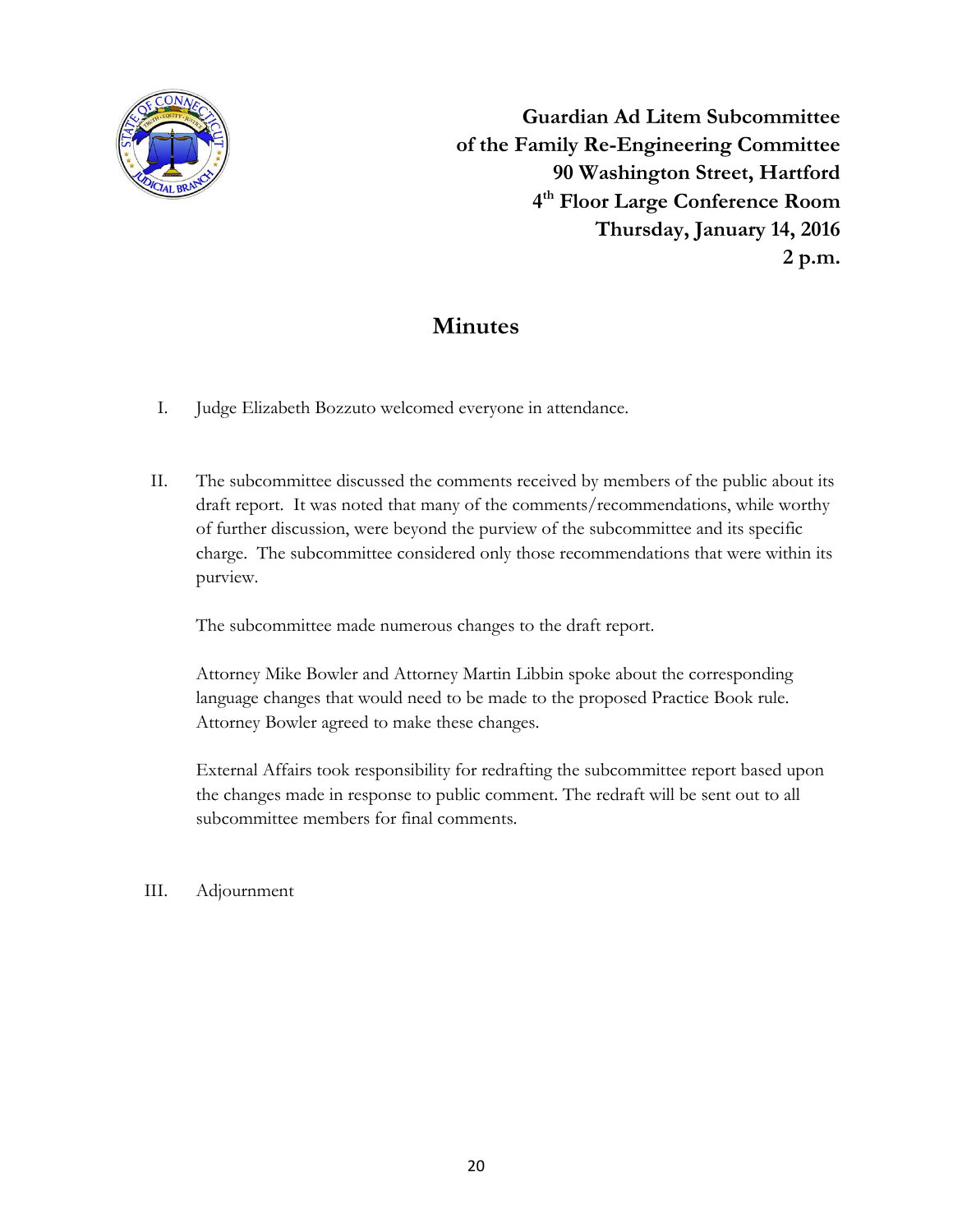## <span id="page-21-0"></span>**Proposed Practice Book Changes**

#### **(NEW) Sec. 25-61A. Standing Committee on Guardians ad Litem and Attorneys for the Minor Child in Family Matters**

a) There shall be a standing committee on guardians ad litem and attorneys for the minor child in family matters. The membership shall consist of nine individuals, appointed by the chief court administrator. The members shall serve at the pleasure of the chief court administrator, and shall include:

- 1. the chief public defender, or his or her designee;
- 2. a mental health professional, with experience in the fields of child and family matters;
- 3. the commissioner of the department of mental health, or his or her designee;
- 4. an attorney in good standing, licensed to practice law in the State of Connecticut by the judicial branch, who focuses his or her practice in the area of family law, and who is not on the list of individuals qualified to be appointed as a guardian ad litem or an attorney for a minor child in a family matter;
- 5. two judges of the superior court with experience presiding over family matters, one of whom shall be designated by the chief court administrator to serve as chairperson;
- 6. two members of the public; and
- 7. a representative of a non-profit legal services organization who has experience in family law.

b) In addition to any other powers and duties set forth in this chapter, the standing committee on guardians ad litem and attorneys for the minor child in family matters shall:

- 1. From time to time, establish additional qualifications, not inconsistent with Sections 25- 62 and 25-62A, for an individual to be deemed eligible to be appointed as a guardian ad litem or attorney for the minor child in family matters.
- 2. Approve the curriculum for the training required by sections 25-62 and 25-62A as amended.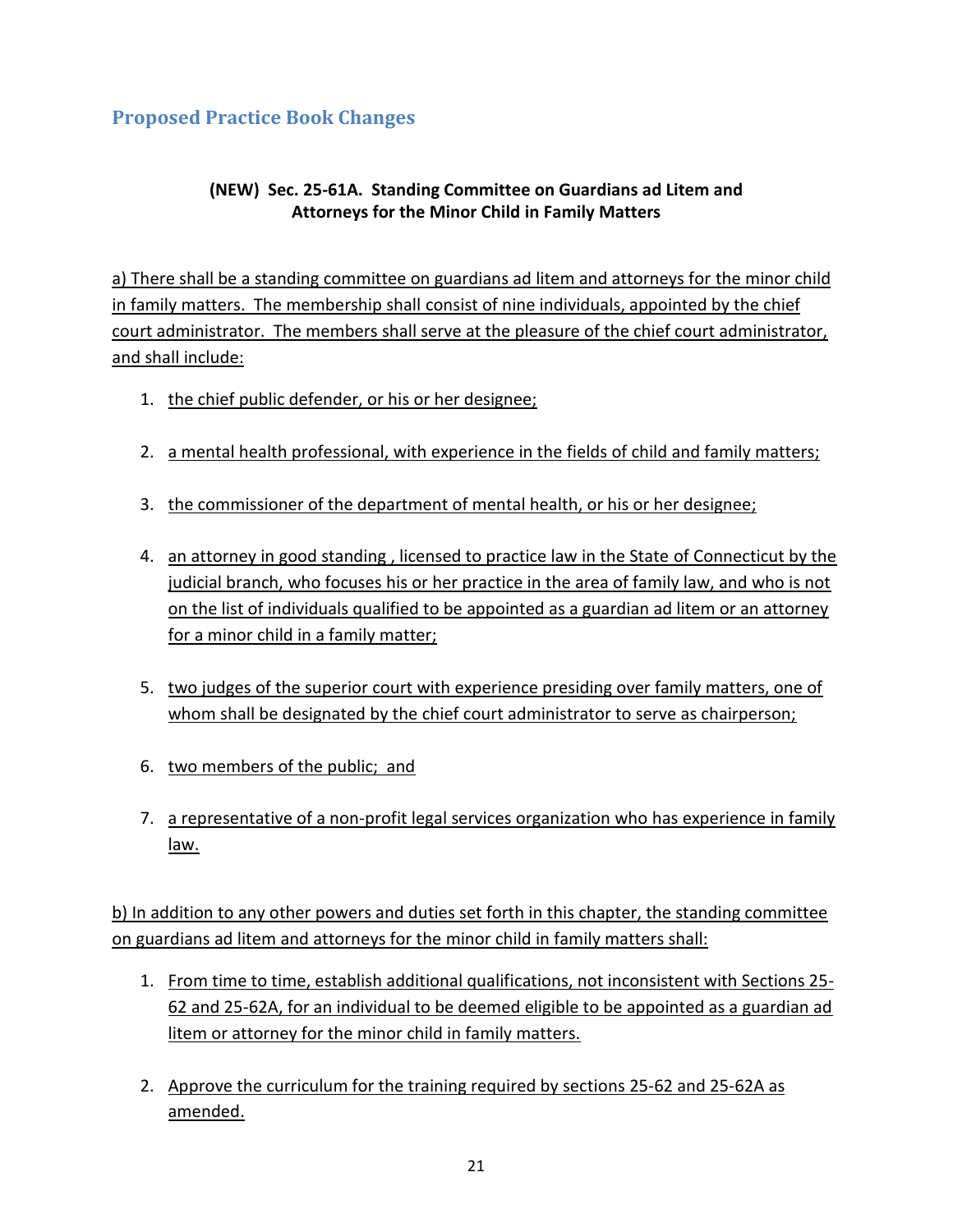- 3. Establish and administer a process by which an individual may be removed from the list of those deemed eligible for appointment as a guardian ad litem or attorney for the minor child in family matters.
- 4. Annually review and approve a list of individuals deemed eligible for appointment as a guardian ad litem or attorney for the minor child in family matters.
- 5. Adopt procedures to carry out its functions.

c) The office of chief public defender shall collaborate with the standing committee on guardians ad litem and attorneys for the minor child in family matters to:

- 1. Administer the training of guardians ad litem and attorneys for the minor child in family matters.
- 2. Promulgate and maintain an application for individuals to be deemed eligible to be appointed as a guardian ad litem or attorney for the minor child in family matters.
- 3. Provide a list of qualified individuals to be eligible for appointment as a guardian ad litem or attorney for the minor child to the judicial branch at least once per year.

d) The office of chief public defender may promulgate and maintain an additional application process for eligible individuals wishing to contract with the office of chief public defender to serve as a guardian ad litem or attorney for the minor child at state rates.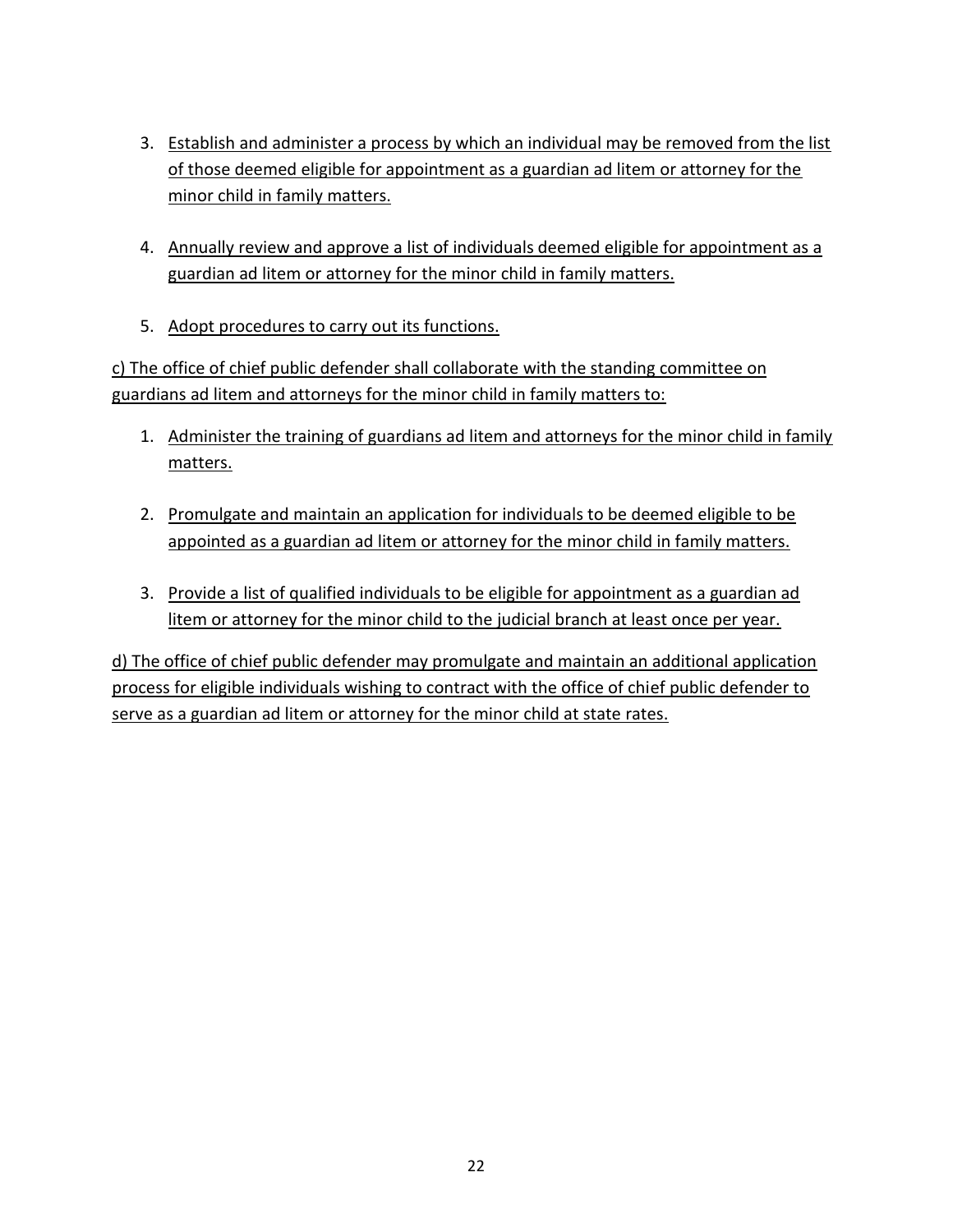#### **Sec. 25-62. Appointment of Guardian ad Litem**

(a) The judicial authority may appoint a guardian ad litem for a minor involved in any family matter. Unless the judicial authority orders that another person be appointed guardian ad litem, a family relations counselor shall be designated as guardian ad litem. The guardian ad litem is not required to be an attorney.

(b) With the exception of family relations counselors, no person may be appointed as guardian ad litem [until he or she has completed the comprehensive training program for all family division guardians ad litem sponsored by the judicial branch.] unless he or she:

- 1. Is an attorney in good standing, licensed to practice law in the State of Connecticut by the Judicial Branch, or is a mental health professional, licensed by the Connecticut department of public health and in good standing, in the areas of clinical social work, marriage and family therapy, professional counseling, psychology or psychiatry.
- 2. Provides proof that he or she does not have a criminal record.
- 3. Provides proof that he or she does not appear on the department of children and families' central registry of child abuse and neglect.
- 4. Completes a minimum of 20 hours of pre-service training as determined by the standing committee on guardians ad litem and attorneys for the minor child in family matters.
- 5. Meets any additional qualifications established by the standing committee on guardians ad litem and attorneys for the minor child in family matters.
- 6. Applies, provides proof of the foregoing items and is approved as eligible to serve as a guardian ad litem by the standing committee on guardians ad litem and attorneys for the minor child in family matters.

(c) The status of all individuals deemed eligible to be appointed as a guardian ad litem in family matters shall be reviewed by the standing committee on guardians ad litem and attorneys for the minor child in family matters every three years. To maintain eligibility, individuals must:

- 1. Certify that they have completed 12 hours of relevant training within the past 3 years, 3 hours of which must be in ethics.
- 2. Disclose any changes to their criminal history.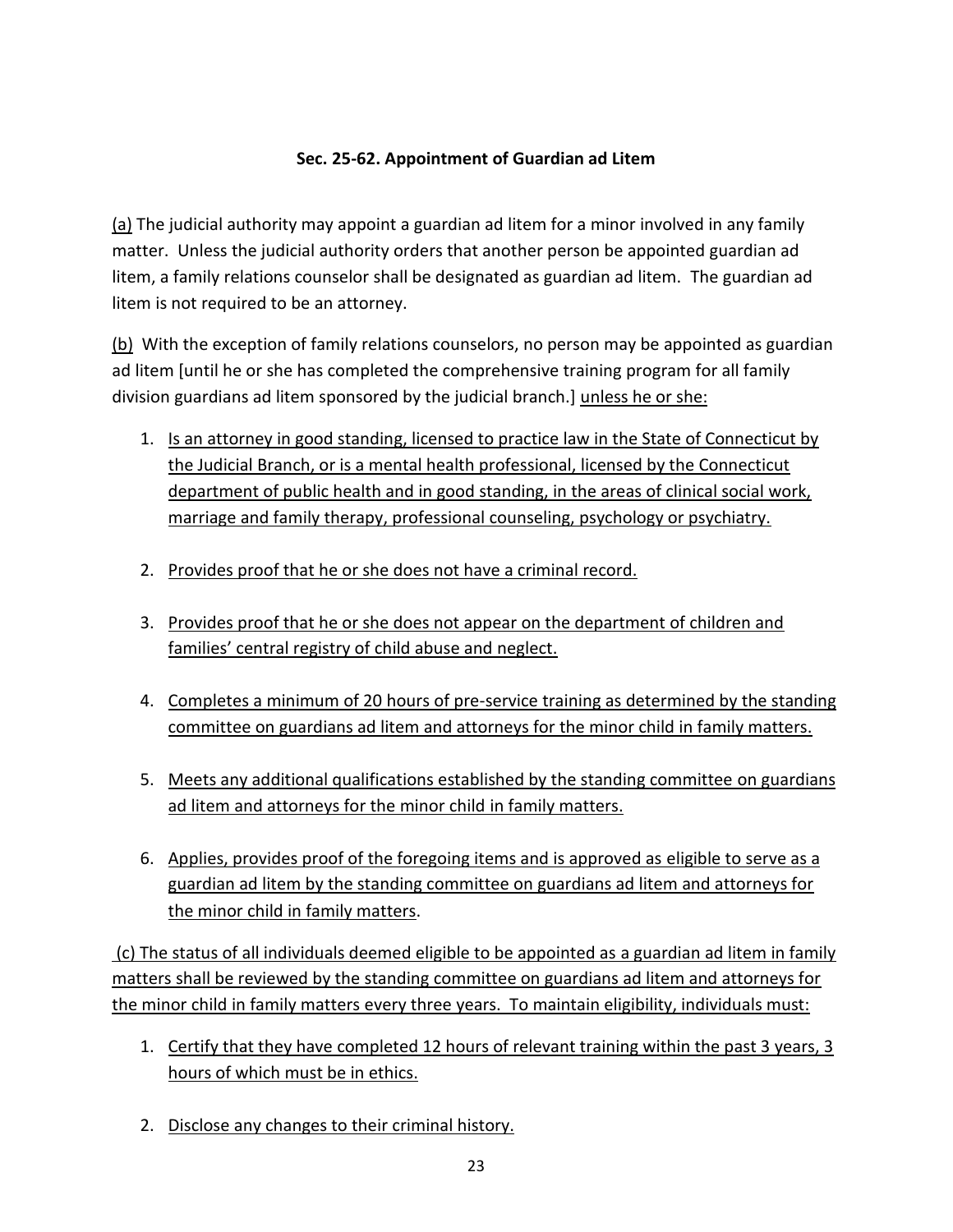- 3. Certify that they do not appear on the department of children and families' central registry of child abuse and neglect.
- 4. Meet additional qualifications as determined by the standing committee on guardians ad litem and attorneys for the minor child in family matters.

(d) The judicial authority may order compensation for services rendered by a court-appointed guardian ad litem.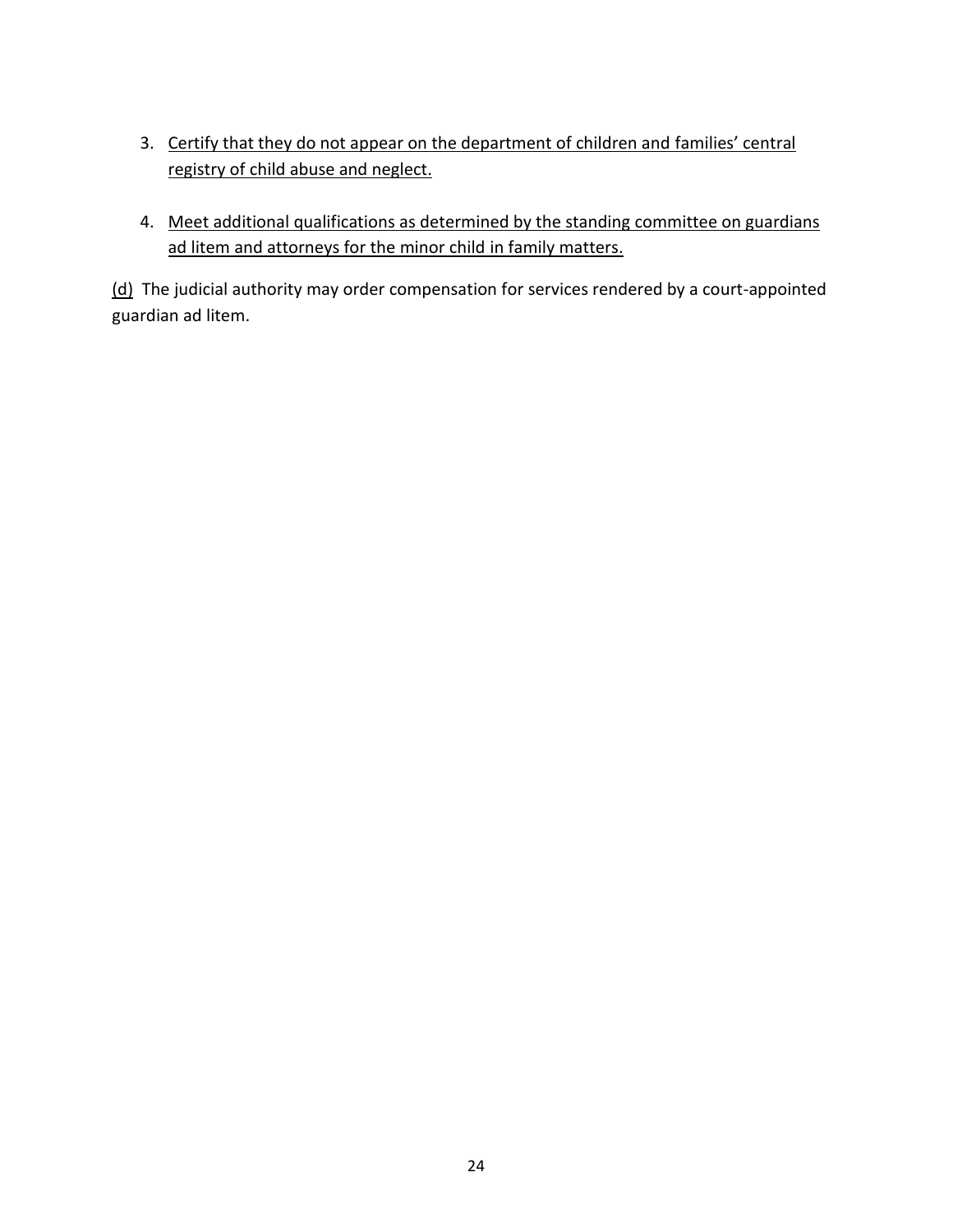#### **Sec. 25-62A. Appointment of Attorney for the Minor Child**

 $(a)$  The judicial authority may appoint an attorney for [a] the minor child in any family matter.

(b)No person [shall] may be appointed as an attorney for [a] the minor child [until he or she has completed the comprehensive training program for all family division attorneys for minor children sponsored by the judicial branch.] unless he or she:

- 1. Is an attorney in good standing, licensed to practice law in the state of Connecticut.
- 2. Provides proof that he or she does not have a criminal record.
- 3. Provides proof that he or she does not appear on the department of children and families' central registry of child abuse and neglect.
- 4. Completes a minimum of 20 hours of pre-service training as determined by the standing committee on guardians ad litem and attorneys for the minor child in family matters.
- 5. Meets any additional qualifications established by the standing committee on guardians ad litem and attorneys for the minor child in family matters.
- 6. Applies, provides proof of the foregoing items and is approved as eligible to serve as an attorney for the minor child by the standing committee on guardians ad litem and attorneys for the minor child in family matters.

(c) The status of all individuals deemed eligible to be appointed as an attorney for the minor child in family matters shall be reviewed by the standing committee on guardians ad litem and attorneys for the minor child in family matters every three years.

To maintain eligibility, individuals must:

- 1. Certify that they have completed 12 hours of relevant training within the past 3 years, 3 hours of which must be in ethics.
- 2. Disclose any changes to their criminal history.
- 3. Certify that they do not appear on the department of children and families' central registry of child abuse and neglect.
- 4. Meet additional qualifications as determined by the standing committee on guardians ad litem and attorneys for the minor child in family matters.